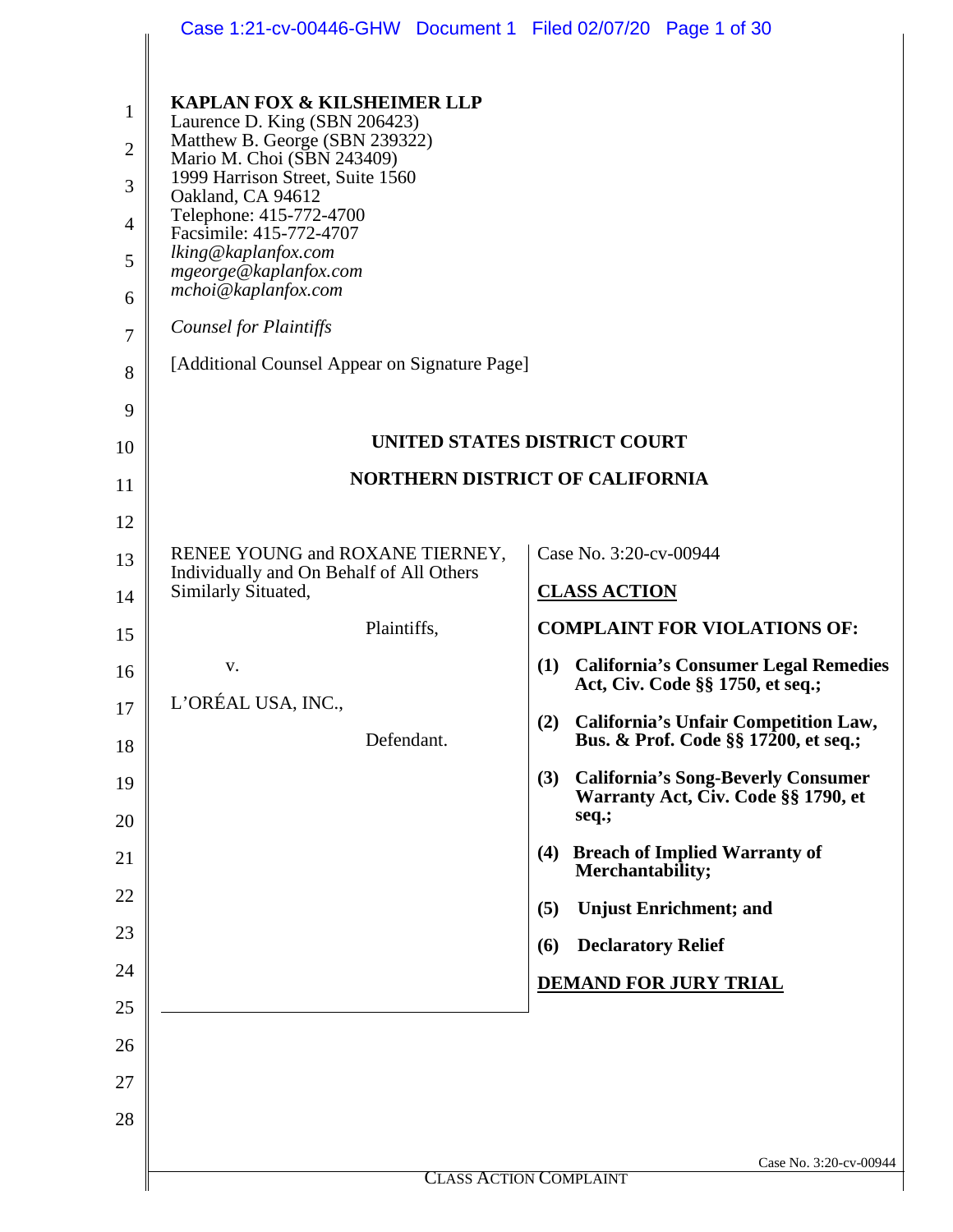<span id="page-1-1"></span><span id="page-1-0"></span>

| $\mathbf{1}$   | <b>INTRODUCTION</b>                                                                                                                                                                                                                                                                                                                              |
|----------------|--------------------------------------------------------------------------------------------------------------------------------------------------------------------------------------------------------------------------------------------------------------------------------------------------------------------------------------------------|
| $\overline{2}$ | Plaintiffs Renee Young and Roxanne Tierney ("Plaintiffs"), individually and on<br>1.                                                                                                                                                                                                                                                             |
| 3              | behalf of all others similarly situated, bring this action against Defendant L'Oréal USA, Inc.                                                                                                                                                                                                                                                   |
| $\overline{4}$ | ("Defendant" or "L'Oréal"), demanding a trial by jury. Plaintiffs make the following allegations                                                                                                                                                                                                                                                 |
| 5              | pursuant to the investigation of counsel and based upon information and belief, except as to the                                                                                                                                                                                                                                                 |
| 6              | allegations specifically pertaining to themselves which are based on personal knowledge. On                                                                                                                                                                                                                                                      |
| $\overline{7}$ | behalf of themselves and the class or subclasses they seek to represent, Plaintiffs allege as follows:                                                                                                                                                                                                                                           |
| 8              | <b>NATURE OF THE ACTION</b>                                                                                                                                                                                                                                                                                                                      |
| 9              | "I really like this product, but when I get to the 1/2 way mark, I cant                                                                                                                                                                                                                                                                          |
| 10             | get it to come out. I have cleaned the dispenser but still i cant get<br>anymore. I thought I could unscrew the top, but it doesnt work that                                                                                                                                                                                                     |
| 11             | way. I enjoy wearing this foundation, but cant afford to lose 1/2 a<br>bottle everytime. do you have any suggestions?"                                                                                                                                                                                                                           |
| 12             | L'Oréal Visible Lift; 01/26/2011 L'Oréal website [sic]. <sup>1</sup>                                                                                                                                                                                                                                                                             |
| 13             |                                                                                                                                                                                                                                                                                                                                                  |
| 14             | 2.<br>This is a consumer class action on behalf of consumers seeking redress for L'Oréal's                                                                                                                                                                                                                                                       |
| 15             | deceptive practices in marketing and selling to consumers liquid cosmetic products in defective                                                                                                                                                                                                                                                  |
| 16             | manual pumping bottles that fail to dispense significant, material amounts of the liquid products                                                                                                                                                                                                                                                |
| 17             | ("Liquid Cosmetic Products") <sup>2</sup> in violation of state consumer protection and warranty laws.                                                                                                                                                                                                                                           |
| 18             | 3.<br>L'Oréal is a manufacturer and seller of cosmetic products including the Liquid                                                                                                                                                                                                                                                             |
| 19             | Cosmetic Products at issue in this action. Defendant's Liquid Cosmetic Products are offered for                                                                                                                                                                                                                                                  |
| 20             | sale to consumers throughout the United States through various large retailers and pharmacies                                                                                                                                                                                                                                                    |
| 21             | including but not limited to Sephora, Walgreens, Wal-Mart, Target, Ulta, Rite-Aid, and CVS.                                                                                                                                                                                                                                                      |
| 22             | They are also offered by these retailers on their e-commerce websites and by other online retailers                                                                                                                                                                                                                                              |
| 23             | such as Amazon.com, Drugstore.com, and Beauty.com.                                                                                                                                                                                                                                                                                               |
| 24             |                                                                                                                                                                                                                                                                                                                                                  |
| 25             | Customer comments quoted throughout this Class Action Complaint ("Complaint") have not<br>been edited for spelling, punctuation or grammar.                                                                                                                                                                                                      |
| 26<br>27<br>28 | <sup>2</sup> Including without limitation "Visible Lift Serum Absolute," "Age Perfect Eye Renewal Eye<br>Cream," and "Revitalift Bright Reveal Brightening Day Moisturizer," which are marketed under<br>the "L'Oréal" brand, and "Superstay Better Skin Skin-Transforming Foundation," which is<br>marketed under L'Oréal's "Maybelline" brand. |
|                | - 1 -<br>Case No. 3:20-cv-00944<br><b>CLASS ACTION COMPLAINT</b>                                                                                                                                                                                                                                                                                 |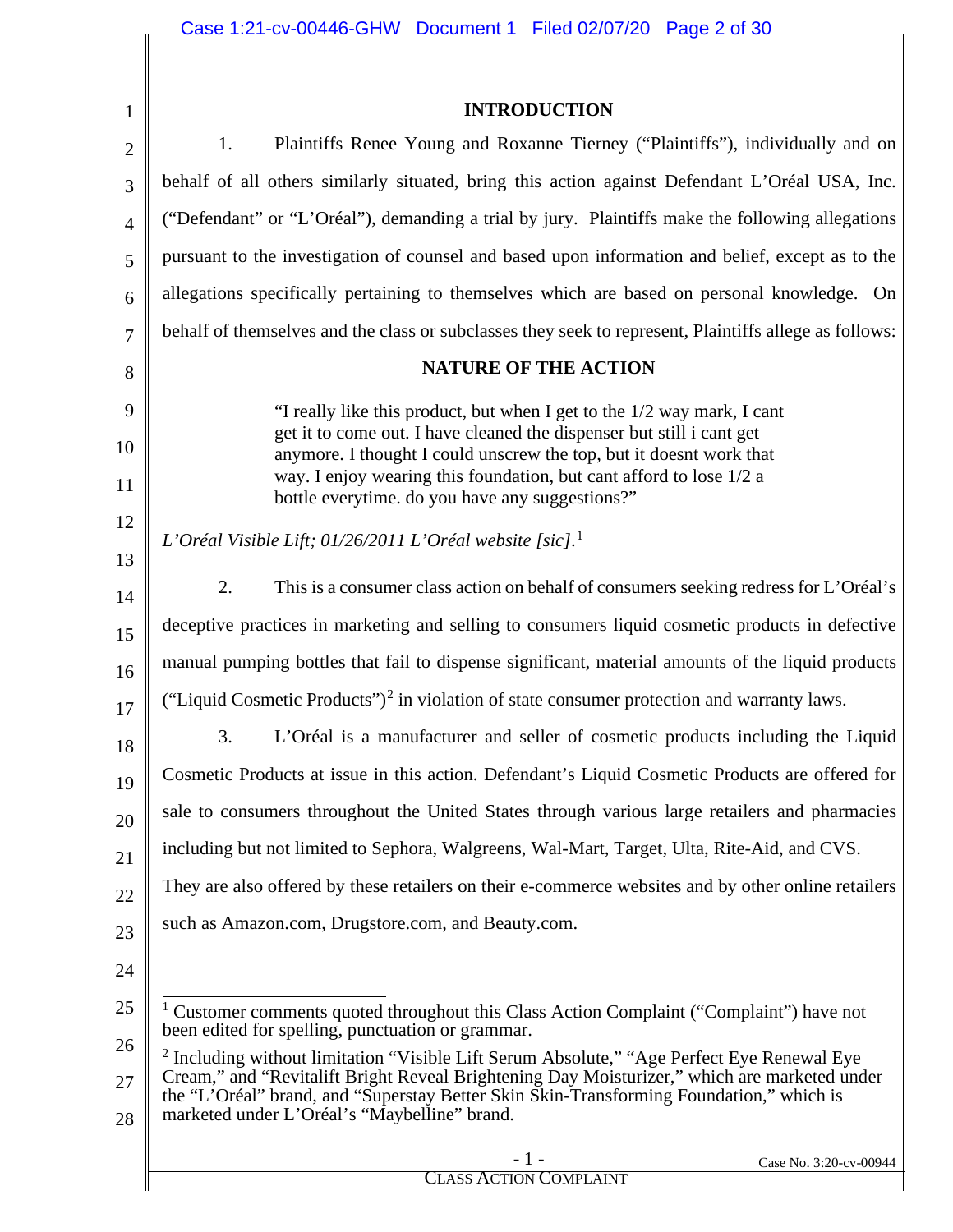1 2 3 4 5 4. L'Oréal's Liquid Cosmetic Products are generally sold in containers containing one fluid ounce or less of product. Defendant packages and sells these products in containers made of glass that are sealed or otherwise designed to prevent consumers from opening them. L'Oréal further designed the products to be dispensed through manual pumps inserted into the sealed containers.

6 7 8 9 10 11 12 5. The Liquid Cosmetic Products utilize substantially similar pumps for substantially similar liquid cosmetics to dispense product. All of L'Oréal's defective pumps suffer from the same defect of failing to dispense a significant and material amount of product, and L'Oréal's misleading acts or omissions that give rise to Plaintiffs' consumer fraud and warranty claims are substantially similar with respect to all of the products at issue—particularly because Plaintiffs' claims focus on the functionality of the Liquid Cosmetic Products' defective packaging as opposed to the efficacy of the contents.

13 14 15 16 17 18 19 6. The Liquid Cosmetic Products violate California law because while the containers accurately state the total amount of product contained therein, Defendant fails to disclose to consumers that the pumps are defective for their intended purpose and that they will not be able to access or use a large percentage—*in some cases more than half—*of the product purchased. This is because the pumps used to dispense these Liquid Cosmetic Products are defective and cannot adequately and reasonably dispense viscous liquids, failing to dispense a quarter of the Liquid Cosmetic Products, and sometimes 50% or more.

20 21 22 23 24 25 26 27 7. To make matters worse, the containers are often glass bottles, sealed shut and are designed to *prevent* consumers from opening them, thereby thwarting consumers' access to the trapped product by any reasonable and safe means. Because some of the containers are made with opaque materials, or the viscous liquids frequently stick to the sides of the containers, it is also difficult for consumers to know exactly how much, if any, Liquid Cosmetic Product remains trapped in the containers. This is further exacerbated by the inherent weight of a small, yet relatively heavy, glass bottle, which misleadingly leads consumers to believe that the weight of any stranded product is attributable instead to the bottle weight itself, and not to any product leftover.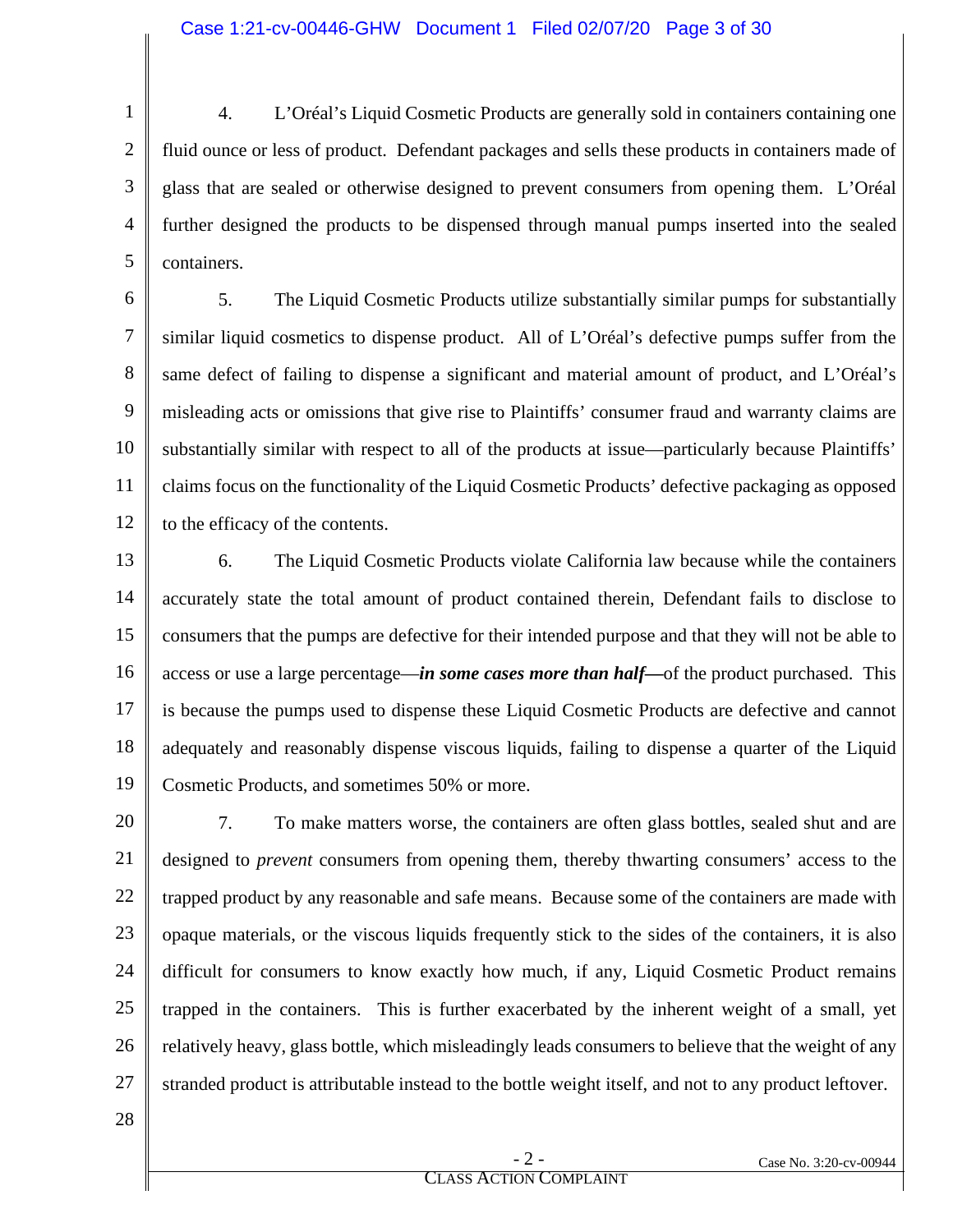1 2 3 4 8. As L'Oréal's products are made with glass bottles and are designed not to be opened, a reasonable consumer would not be expected to do more than perfunctorily attempt to open the bottle because doing so more aggressively (such as with a saw or knife) could likely be dangerous, thereby exacerbating the defects in the pumps themselves.

5

6

7

8

9. Results from Plaintiffs' independent laboratory testing of the products at issue, which utilized standard laboratory practices for measuring the volume of viscous liquids, confirm that L'Oréal's defective Liquid Cosmetic Product pumps only dispense between as little as 43 percent to 81 percent of the container's advertised contents.

9 10 11 10. This low dispensation rate deceives and damages consumers, who typically spend approximately \$15 for the products, meaning that consumers may lose on the average approximately \$7 *on each purchase* because of L'Oréal's defective and misleading packaging.

12 13 14 15 16 17 11. To compound matters, viscous liquid like the makeup products at issue can be more easily and completely dispensed from containers that contain removable pumps. In addition to threaded, removable screw-top pumps, airless pumps are utilized by many other cosmetic manufacturers to dispense viscous liquid cosmetic products similar to that of L'Oréal's products. Moreover, L'Oréal itself uses these more efficient packaging types with other of its products, so it obviously is familiar with their advantages.

18 19 20 21 22 23 24 25 12. Numerous consumers have complained directly to L'Oréal about (i) their inability to access the Liquid Cosmetic Product due to the defective pump design, (ii) their frustration that the containers are sealed which prohibits them from accessing stranded product the pumps won't dispense, (iii) their unsuccessful attempts to remove the pumps, and (iv) the unsuccessful attempts they have made to otherwise access the trapped product. In fact, some consumers go to potentially dangerous lengths to attempt to access the trapped product. For example, according to online complaints, consumers have tried to saw off the top of pumps, even though the containers are glass. Others have reported using pliers or other tools not designed for such efforts.

26 27 13. Many of the consumer complaints are posted on L'Oréal's own website, dating at least as far back as 2010. L'Oréal often responds directly to these specific complaints, thanking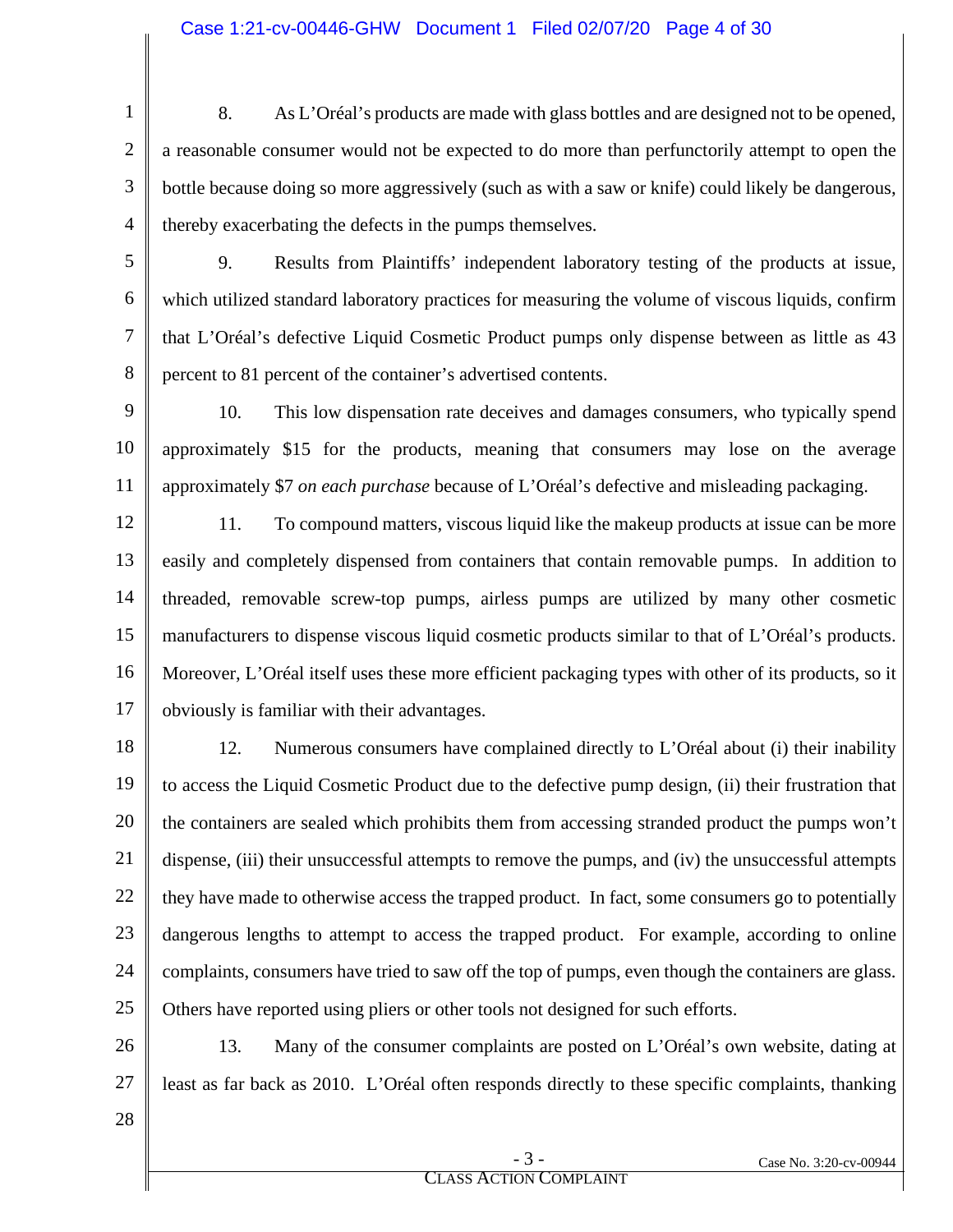1 2 consumers for sharing their feedback and assuring them their comments will be "shared with our management team."

3 4 5 6 7 8 9 10 11 14. As demonstrated by Plaintiffs' experiences, a national consumer survey, and the widespread complaints on this issue, no reasonable consumer would expect that the manual pump would be defective and cease dispensing product while a significant unused portion remains stranded in the bottle that is sealed and inaccessible by any safe means. And, reasonable consumers expect that a package will be effectively, safely, and properly designed so consumers can best utilize and consume the entirety of the product (except perhaps for *de minimis* trace amounts). The deceptive manner in which these Liquid Cosmetic Products are marketed and sold further precludes consumers from making useful and accurate value comparisons between these Liquid Cosmetic Products and other similar products on the market.

12 13 14 15 16 17 18 19 20 15. L'Oréal nevertheless continues to sell these Liquid Cosmetic Products in sealed glass containers, sometimes coated or opaque, with non-removable and ineffective pumps in order to generate greater revenue and sales. In addition to depriving consumers of the full value of the product they have purchased, the deceptive and faulty design of these containers causes some consumers to believe that they have used all of the product and purchase it more frequently than they otherwise would have if the full quantity of product had been dispensed. This results in greater sales and increased profits for L'Oréal as consumers purchase more Liquid Cosmetic Products more frequently. Additionally, L'Oréal receives payment for and profits from the sale of products that the reasonable consumer can never fully use, and is unjustly enriched in that regard.

21 22 23 24 25 26 16. Had Plaintiffs known that a large percentage—*sometimes more than half*—of the Liquid Cosmetic Products they purchased from L'Oréal could not be reasonably accessed from the containers in which they were sold, and had Plaintiffs known there was no other reasonable means of accessing the trapped product, Plaintiffs would not have purchased Defendant's Liquid Cosmetic Products and/or would have paid less/would not have paid the price premium demanded by Defendant, or otherwise acted differently.

- 27
- 28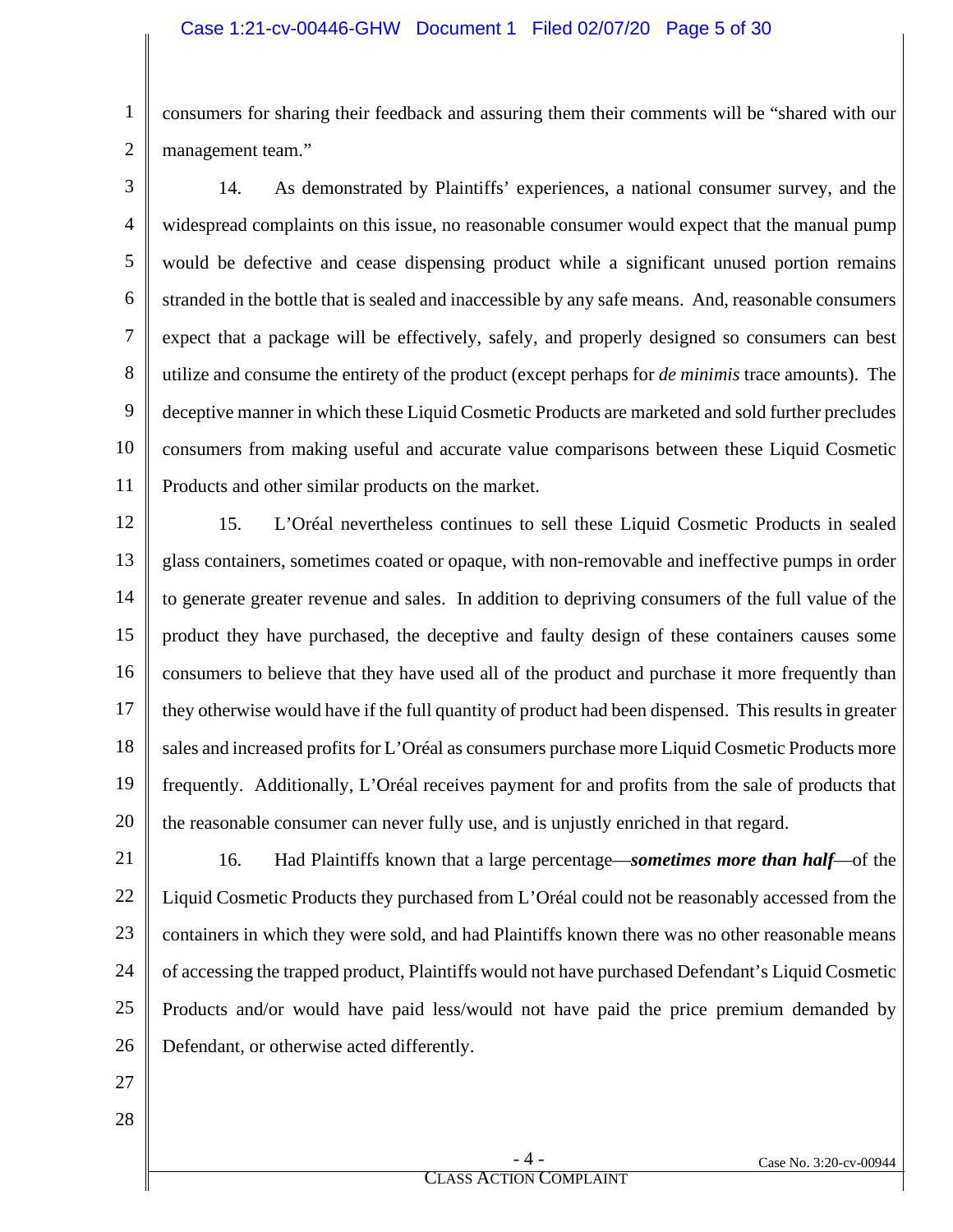| 1              | Plaintiffs assert putative class action claims on behalf of themselves and all other<br>17.             |
|----------------|---------------------------------------------------------------------------------------------------------|
| $\overline{2}$ | consumers who purchased Defendant's Liquid Cosmetic Products. They seek damages, restitution,           |
| 3              | and injunctive relief.                                                                                  |
| $\overline{4}$ | <b>PARTIES</b>                                                                                          |
| 5              | Plaintiff Renee Young is a citizen of California who resides in Windsor, California,<br>18.             |
| 6              | and is over the age of 18.                                                                              |
| 7              | Plaintiff Roxane Tierney is a resident of California who resides in Apple Valley,<br>19.                |
| 8              | California, and is over the age of 18.                                                                  |
| 9              | 20.<br>Defendant L'Oréal is a Delaware corporation with its principal place of business at              |
| 10             | 575 Fifth Ave, New York, New York 10017. It is a subsidiary of the French cosmetics giant               |
| 11             | L'Oréal S.A., the world's largest cosmetics company.                                                    |
| 12             | 21.<br>L'Oréal is engaged in the manufacturing, packaging, advertising, and distributing of             |
| 13             | many consumer products, including the Liquid Cosmetic Products at issue here, throughout the            |
| 14             | United States. In addition to manufacturing and distributing products using the "L'Oréal" brand,        |
| 15             | L'Oréal also manufactures and distributes products using the "Maybelline" brand, including the          |
| 16             | Liquid Cosmetic Products at issue here, throughout the United States.                                   |
| 17             | <b>JURISDICTION AND VENUE</b>                                                                           |
| 18             | 22.<br>This Court has subject-matter jurisdiction over this action pursuant to 28 U.S.C.                |
| 19             | § 1332(d)(2). The aggregate claims of all members of the proposed class and subclasses are in           |
| 20             | excess of \$5 million, exclusive of interest and costs, and there are more than 100 putative class      |
| 21             | members. Plaintiffs, as well as members of the proposed class, are citizens of a state different from   |
| 22             | Defendant.                                                                                              |
| 23             | Pursuant to 28 U.S.C. § 1391, this Court is the proper venue for this action because<br>23.             |
| 24             | a substantial part of the events, omissions, and acts giving rise to the claims herein occurred in this |
| 25             | District where L'Oréal distributed, marketed, advertised, and sold the various Liquid Cosmetic          |
| 26             | Products at issue throughout California, which are the subject of the present complaint. Finally,       |
| 27             | venue is appropriate in this District pursuant to 28 USC $\S$ 1391(b)(2) because Plaintiff Young and    |
| 28             |                                                                                                         |
|                | $-5-$<br>Case No. 3:20-cv-00944                                                                         |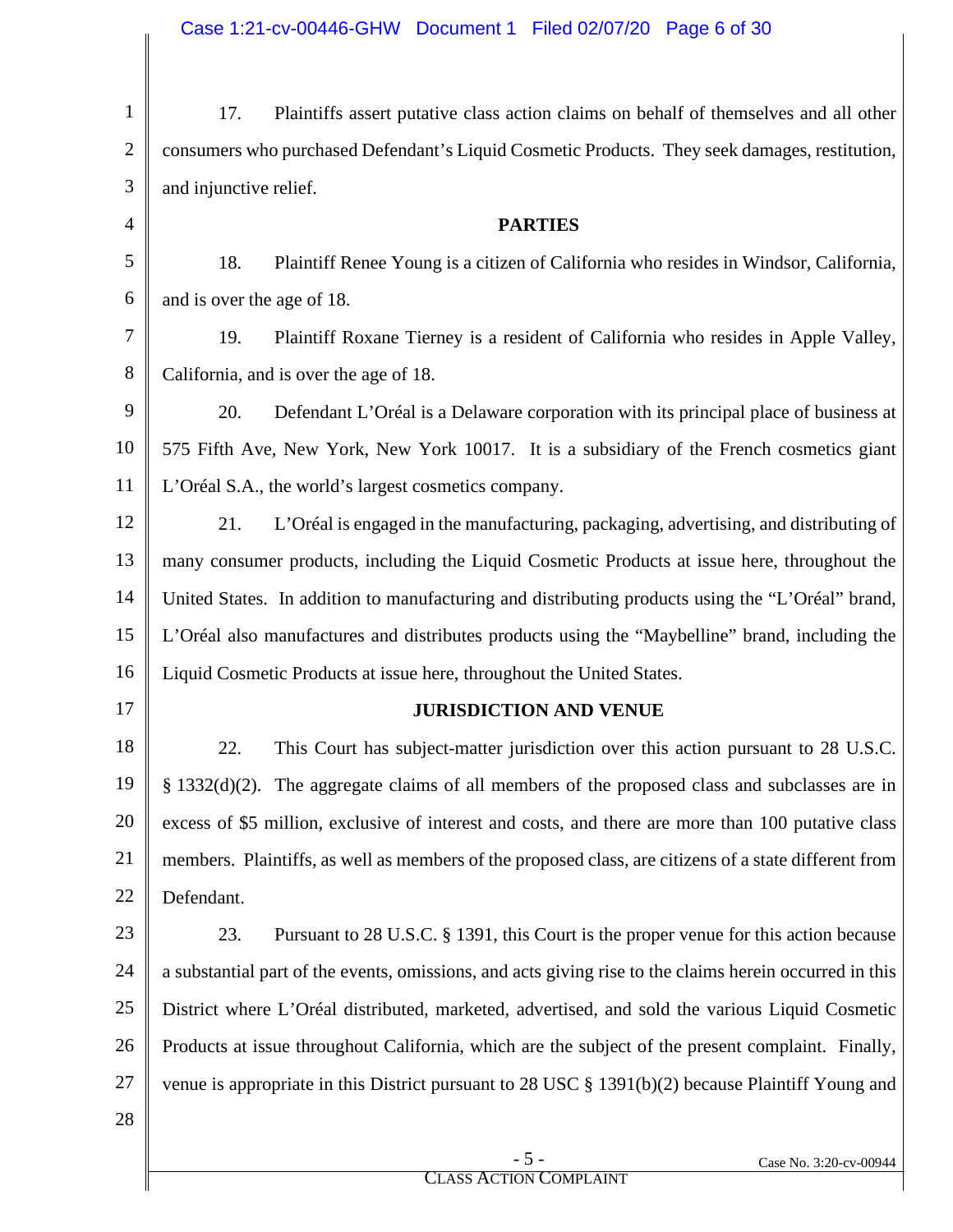## Case 1:21-cv-00446-GHW Document 1 Filed 02/07/20 Page 7 of 30

| 1              | a substantial portion of putative class members are residents of this District and a substantial part |
|----------------|-------------------------------------------------------------------------------------------------------|
| $\overline{2}$ | of the acts and omissions that gave rise to this Complaint occurred or emanated from this District.   |
| 3              | 24.<br>This Court has personal jurisdiction over L'Oréal because it is authorized to do               |
| $\overline{4}$ | business and does conduct business in California, has specifically marketed, advertised, and made     |
| 5              | substantial sales in California, and has sufficient minimum contacts with this state and/or           |
| 6              | sufficiently avails itself of the markets of this state through its promotion, sales, and marketing   |
| 7              | within this state to render the exercise of jurisdiction by this Court permissible.                   |
| 8              | <b>INTRADISTRICT ASSIGNMENT</b>                                                                       |
| 9              | 25.<br>Pursuant to Civil Local Rule 3-2(c), an intradistrict assignment to the San                    |
| 10             | Francisco/Oakland Division is appropriate because a substantial part of the events or omissions       |
| 11             | which give rise to the claims asserted herein occurred in this Division, including that Plaintiff     |
| 12             | Young resides in and made the purchase at issue in Sonoma County.                                     |
| 13             | <b>FACTUAL ALLEGATIONS</b>                                                                            |
| 14             | <b>Products At Issue</b><br>A.                                                                        |
| 15             | 26.<br>There are at least four products at issue in this case manufactured and marketed by            |
| 16             | L'Oréal during the class period, which are sold in drug stores, cosmetic stores, and other retail     |
| 17             | outlets across the United States, and internationally.                                                |
| 18             | 27.<br>Two of the products are liquid foundations, "Visible Lift Serum Absolute,"                     |
| 19             | marketed under the L'Oréal brand, and "Superstay Better Skin Skin-Transforming Foundation,"           |
| 20             | marketed under the Maybelline brand. A version of each of the products is pictured here:              |
| 21             |                                                                                                       |
| 22             |                                                                                                       |
| 23             |                                                                                                       |
| 24             |                                                                                                       |
| 25             |                                                                                                       |
| 26             |                                                                                                       |
| 27             |                                                                                                       |
| 28             |                                                                                                       |
|                | $-6-$<br>Case No. 3:20-cv-00944<br><b>CLASS ACTION COMPLAINT</b>                                      |
|                |                                                                                                       |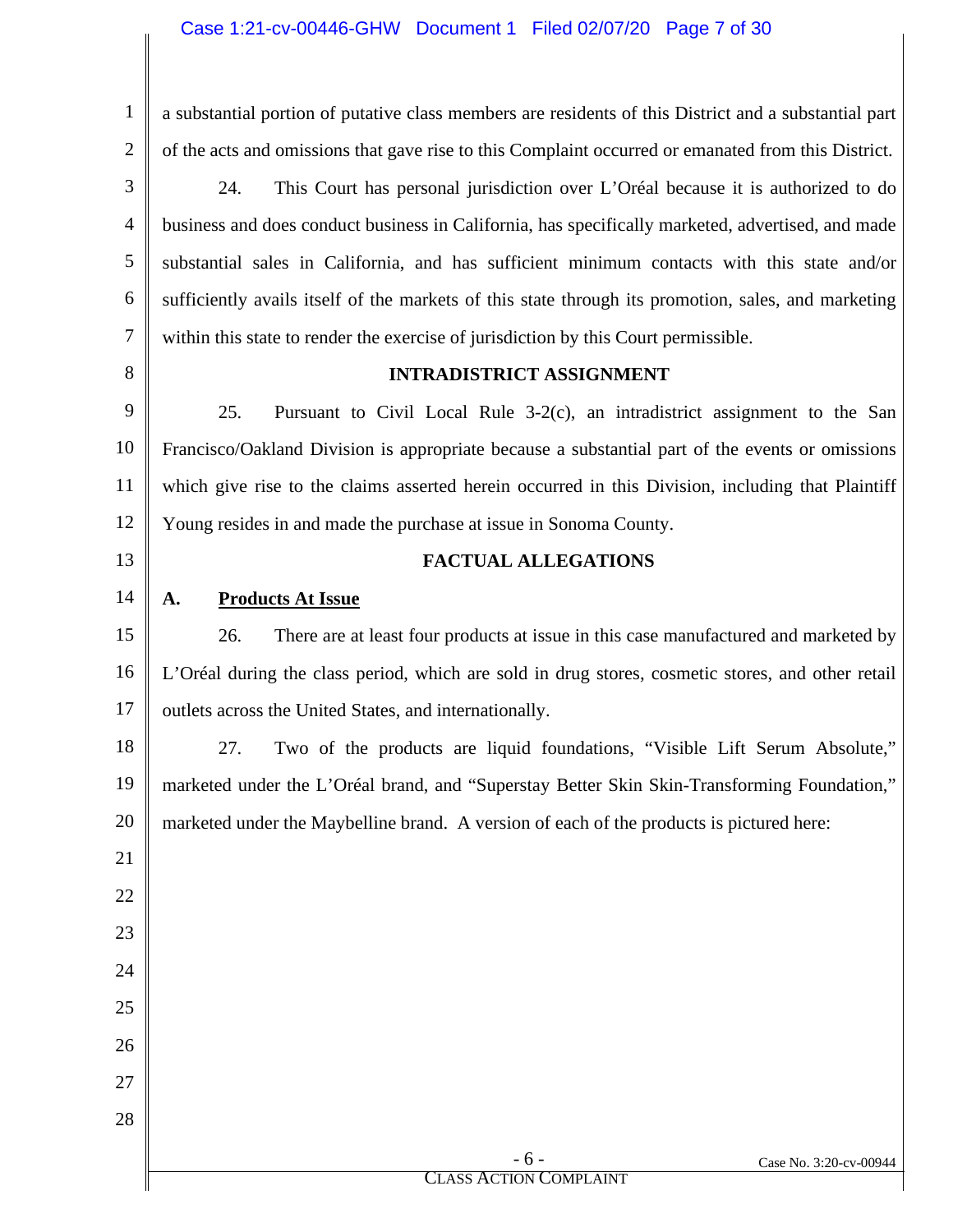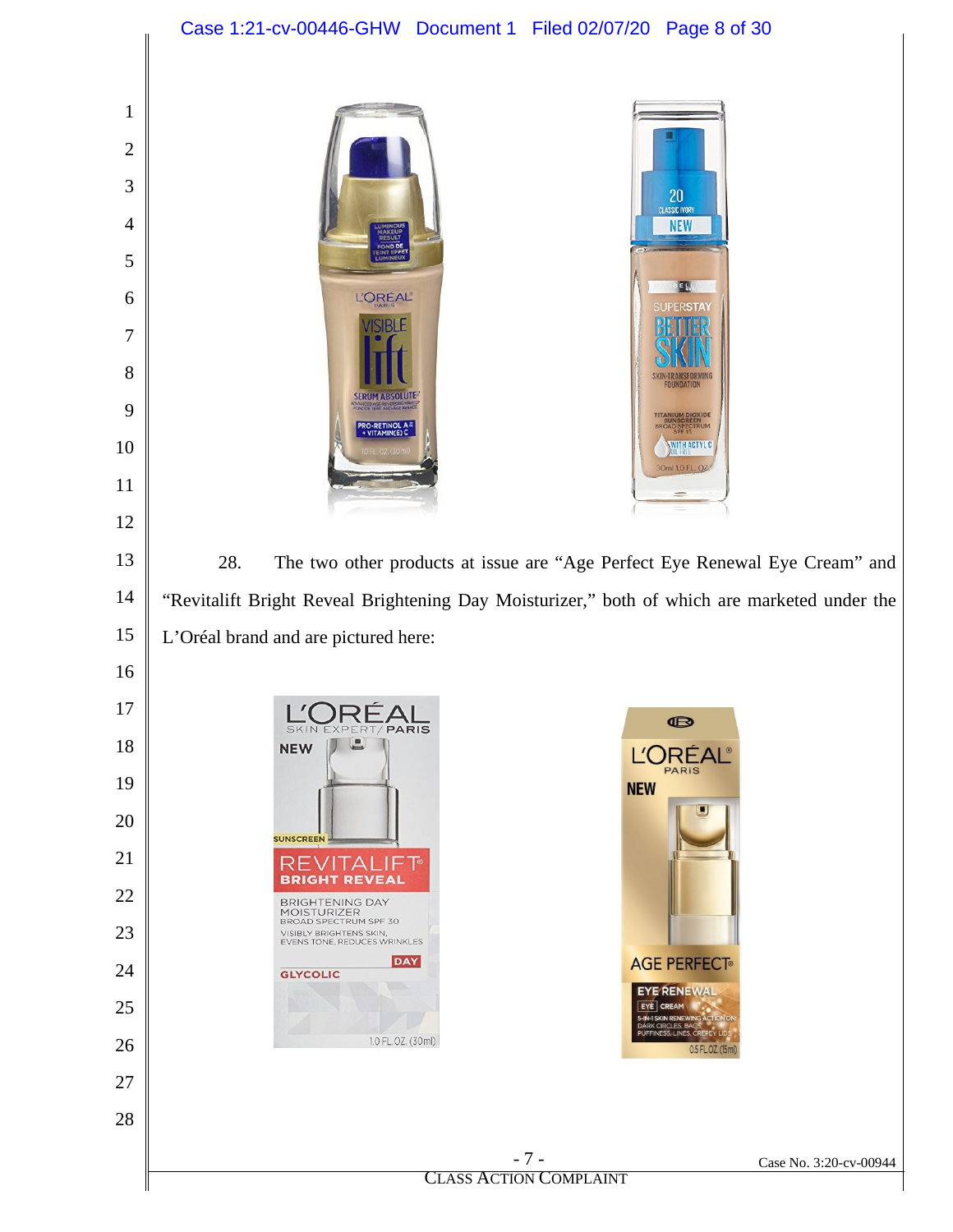|                | Case 1:21-cv-00446-GHW Document 1 Filed 02/07/20 Page 9 of 30                                                                                     |
|----------------|---------------------------------------------------------------------------------------------------------------------------------------------------|
|                |                                                                                                                                                   |
| $\mathbf{1}$   | 29.<br>The products are sealed in glass containers. The liquids are dispensed through a                                                           |
| $\overline{2}$ | manual pump which cannot be screwed off or otherwise removed.                                                                                     |
| 3              | <b>History Of The Problem: Consumer Complaints</b><br><b>B.</b>                                                                                   |
| $\overline{4}$ | 30.<br>L'Oréal has known about the problems with its defective pumps for years.                                                                   |
| 5              | Numerous consumers have lodged complaints with L'Oréal dating back at least as far as <i>ten years</i>                                            |
| 6              | ago. L'Oréal has sometimes acknowledged these complaints and has even responded to them,                                                          |
| 7              | thanking consumers for their thoughts and promising to share customer feedback with management                                                    |
| 8              | and others within the company.                                                                                                                    |
| 9              | 31.<br>Below is a mere sampling of online consumer complaints, most of which were                                                                 |
| 10             | directly received by L'Oréal on its websites, involving the Liquid Cosmetic Products:                                                             |
| 11             | L'Oréal Visible Lift Serum Absolute Foundation                                                                                                    |
| 12             | "I have been buying Loreal makeup for many years and I<br>a.<br>don't have any complaints about the make up-I actually prefer it,                 |
| 13             | The complaint I have is with the new bottle for Visible Lift. You                                                                                 |
| 14             | can NOT take the top off! When the bottle is close to empty and the<br>makeup is just low enough for the pump not to reach-you cant get           |
| 15             | anymore makeup out. If I am going to have to pay \$\$\$ for makeup I<br>would like to be able to use it all. $=$ (" 1MadBuyer from San            |
| 16             | Antonio, TX, posted on Defendant's website.                                                                                                       |
| 17             | "This is a fabulous foundation, but all of a sudden - the<br>$\mathbf b$ .<br>pump stops working! How ridiculous. I'd transfer the foundation to  |
| 18             | an airless pump, but the foundation is way to thick to get it out of                                                                              |
| 19             | the bottle. I've read that this happens with this foundation, but just<br>thought  Oh, that person got a bad one. Um, nooooooo - LOREAL           |
| 20             | - FIX THE FOUNDATION PUMP!" MonicaP from San Diego,<br>posted on Defendant's website.                                                             |
| 21             | "Love the foundation; dislike the pump. I'd give this five<br>c.                                                                                  |
| 22             | stars for coverage and texture, but I'll knock it down to four for<br>consistently having to wrench off the pump at the 25% level and             |
| 23             | dig out the remainder with cotton swabs, making a mess in the<br>process. Seriously, L'Oréal, if you can produce other products in                |
| 24             | bottles that don't waste so much product, why can't you fix this                                                                                  |
| 25             | one? We've been begging for years; help us out!" Almost 57 from<br>Sacramento, CA, posted on Defendant's website.                                 |
| 26             | "I bought the new Loreal Visible Lift Foundation and loved<br>d.                                                                                  |
| 27             | it until I got $2/3$ through the bottle and the pump top stopped<br>working. Now I cannot access the remaining makeup from the                    |
| 28             | bottle and the cap is not a screw top to [sic] it's impossible to get<br>foundation out of the bottle even though there's a lot left. It's a very |
|                | $-8-$<br>Case No. 3:20-cv-00944<br><b>CLASS ACTION COMPLAINT</b>                                                                                  |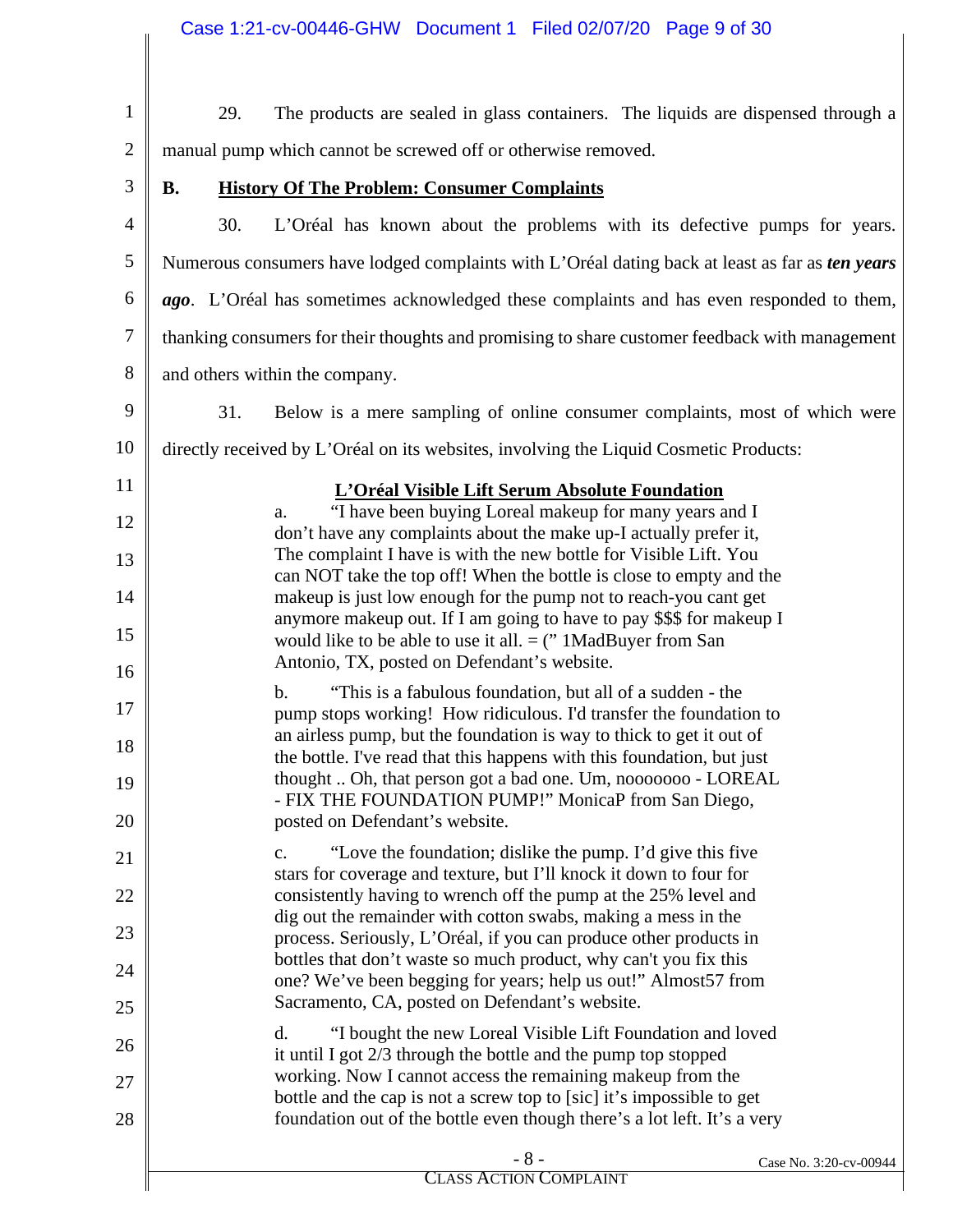|                | Case 1:21-cv-00446-GHW Document 1 Filed 02/07/20 Page 10 of 30                                                                                                      |
|----------------|---------------------------------------------------------------------------------------------------------------------------------------------------------------------|
| 1              | poor design. I liked the idea of the pump until it stopped working. I<br>won't buy the product again with this top" catessman posted on                             |
| $\overline{2}$ | Complaints Board website.                                                                                                                                           |
| 3              | "Bottle is fitted with a pump dispenser that does not pump<br>e.<br>anything out when it gets low. Cap does not skrew off to allow you                              |
| 4<br>5         | to get to it that way. So, for the amount this costs I expect to be able<br>to use it ALL! Not three quarters of it." madesjarlais posted on<br>MeasuredUp website. |
|                | f.<br>"Love productbut 1/3 of it won't pump out. Manufacturer                                                                                                       |
| 6<br>7         | needs to redesign pump so it will actually pump out. Bottle is<br>designed where the top won't come off. If you want to actually use                                |
| 8              | all the product that you paid for, you have to pry the top off. A lot<br>of people just throw it away and buy more which makes more profit                          |
| 9              | for L'Oréal. Refuse to buy this product until pump actually works."<br>Ms. Urban posted on Amazon website.                                                          |
| 10             | "This is a great makeup but the bottle is terrible!! I have<br>g.                                                                                                   |
| 11             | bought 2 and I will try one more but if the pump isn't better I will<br>look for a new brand. I've lost half of each of the first ones and can't                    |
| 12             | afford to pay the price to toss it in the garbage." Trudeeblue posted<br>on Defendant's website                                                                     |
| 13             | "I really like this product, but when I get to the 1/2 way<br>h.                                                                                                    |
| 14             | mark, I cant get it to come out. I have cleaned the dispenser but still<br>i cant get anymore. I thought I could unscrew the top, but it doesnt                     |
| 15<br>16       | work that way. I enjoy wearing this foundation, but cant afford to<br>lose 1/2 a bottle everytime. do you have any suggestions?"                                    |
|                | Anonymous posted on Defendant's website.                                                                                                                            |
| $17\,$         | <b>Maybelline Super Stay Better Skin Foundation</b>                                                                                                                 |
| 18             | "GOOD, BUT NEEDS BETTER PACKAGING. I like this<br>a.                                                                                                                |
| 19             | foundation, but it needs a better packaging. I'm the type to finish<br>my things til the last drop and maybe because the foundation is on                           |
| 20             | the thicker side, you can't really see when the foundation is about to<br>be finished, and to top it off, extremely hard to remove the pump."                       |
| 21             | suheid from Long Beach, CA posted on Defendant's Maybelline<br>website.                                                                                             |
| 22             | "the pump stopped working after the third daythrew it<br>b.                                                                                                         |
| 23             | out." Donna M. Coriano posted on Amazon's website.                                                                                                                  |
| 24             | L'Oréal Revitalift Bright Reveal Brightening Day Moisturizer                                                                                                        |
| 25             | "Bottle broken. : (. I only was able to use the Bright Reveal<br>a.                                                                                                 |
| 26             | moisturizer a few times before the pump stopped working. But the<br>few times that I did it was nice. I noticed it was slightly pearlized                           |
| 27             | which is what I'm guessing is supposed to give your skin some<br>radiance. I don't plan on repurchasing this lotion, disappointed that                              |
| 28             | the bottle broke so soon and am glad I didn't spend my money on it                                                                                                  |
|                | $-9-$<br>Case No. 3:20-cv-00944<br><b>CLASS ACTION COMPLAINT</b>                                                                                                    |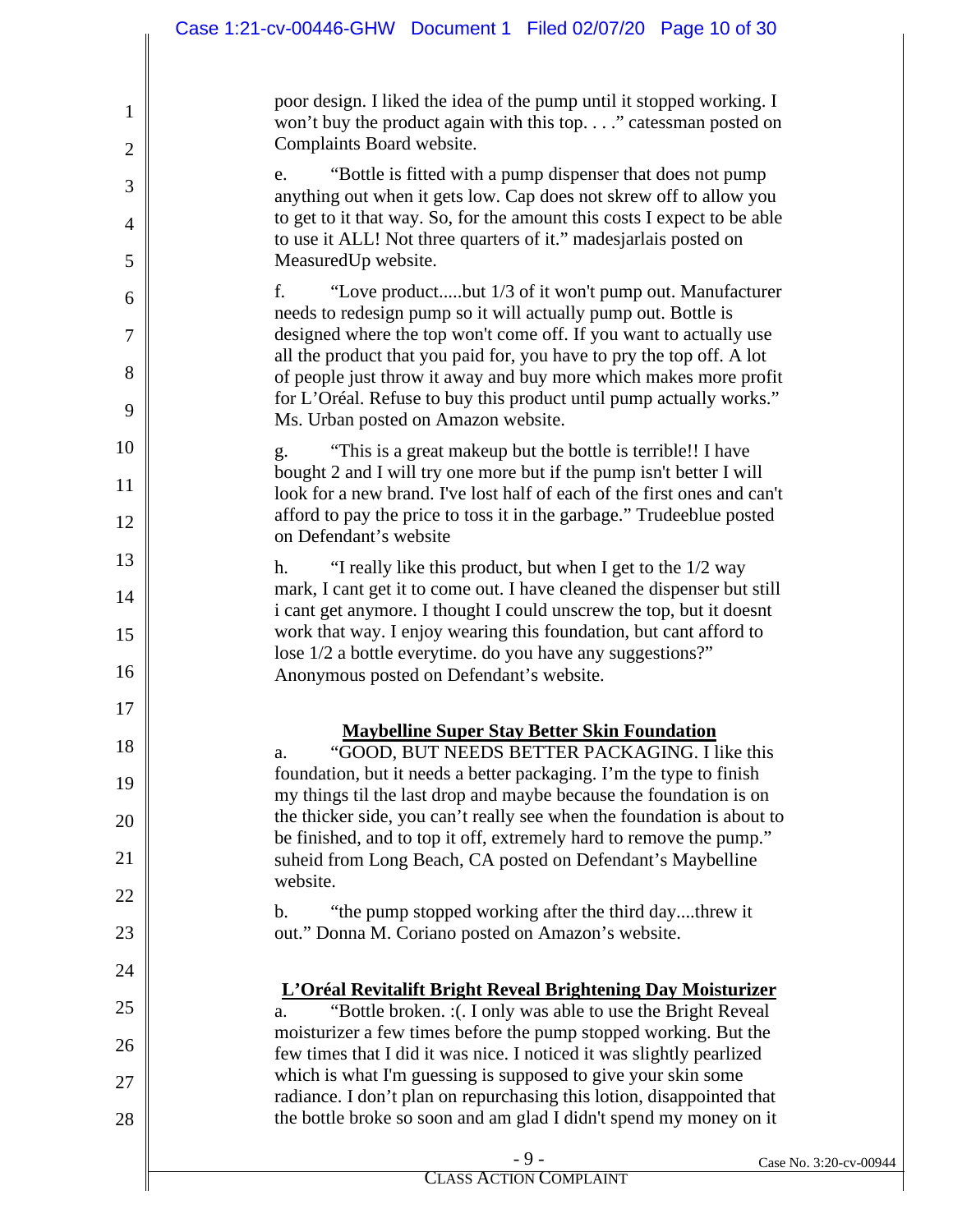|                | Case 1:21-cv-00446-GHW Document 1 Filed 02/07/20 Page 11 of 30                                                                                          |
|----------------|---------------------------------------------------------------------------------------------------------------------------------------------------------|
|                |                                                                                                                                                         |
| $\mathbf{1}$   | or it would have been returned. Seems like a good basic daytime<br>lotion. I have dry skin and h to use had to use a lot to make my skin                |
| $\overline{2}$ | feel comfortable. Also I prefer my daytime lotion to have a higher                                                                                      |
| 3              | SPF. Won't purchase in the future, but I did LOVE some of the<br>other products in this line." Suzanne posted on Defendant's                            |
| 4              | website.                                                                                                                                                |
| 5              | $\mathbf b$ .<br>"Great formula; needs better packaging. I've pruchased this<br>twice so far and really like the product. It smells nice, absorbs fast, |
| 6              | and protects from the sun well. My only complaint is the package:<br>when the pump stops pumping, there is still a lot of product                       |
| 7              | remaining in the bottle and it's very hard to get the rest out. This<br>seems wasteful, and I want to use every bit of what I've purchased.             |
| 8              | A wider bottle neck or a squeezable tube would make it easier to                                                                                        |
| 9              | completely empty the package and use all of the product." SDCA<br>posted on Defendant's website.                                                        |
| 10             |                                                                                                                                                         |
| 11             | L'Oréal Age Perfect Eye Renewal Eye Cream<br>"The cream in this product is nice but I would never buy it<br>a.                                          |
| 12             | again because the pump is faulty. It stops working at about half full.<br>So you waste 50% of product. I want a refund! do not buy this."               |
| 13             | Laurainde posted on Defendant's website.                                                                                                                |
| 14             | "The bottle needs to be redesigned! This is the 2nd time I<br>$\mathbf{b}$ .<br>have bought this product. And yet again I cannot get the bottle 1/3     |
| 15             | of the product to dispense. The pump stops working. I have had the                                                                                      |
| 16             | bottle turned upside down for 2 days and the lotion will not drop. I<br>will not buy this product again - you need to change the design."               |
| 17             | Sue952 from Surrey, BC, Canada, posted on Defendant's website.                                                                                          |
| 18             | 32.<br>Given the multitude of complaints, L'Oréal is undoubtedly aware of the defective                                                                 |
| 19             | closed pump design. Indeed, L'Oréal sometimes specifically responds to complaints on its own                                                            |
| 20             | website:                                                                                                                                                |
| 21             | Complaint from "MiamimomFort Lauderdale, FL" and<br>a.<br>response from L'Oréal:                                                                        |
| 22             | Posted: 07/18/2014 Reviewing: Natural Buff                                                                                                              |
| 23             | Love the product Hate the pump-can't get last 1/4 out of bottle                                                                                         |
| 24             | Bought 3 bottles - same problem Loved the previous bottle with<br>brush- bring it back Moved on to another brand because of this                        |
| 25             | Response from L'Oréal Paris USA                                                                                                                         |
| 26             | <u>'</u> OREA                                                                                                                                           |
| 27             |                                                                                                                                                         |
| 28             | Customer Care, L'Oréal Paris USA 07/21/2014                                                                                                             |
|                | $-10-$<br>Case No. 3:20-cv-00944<br><b>CLASS ACTION COMPLAINT</b>                                                                                       |
|                |                                                                                                                                                         |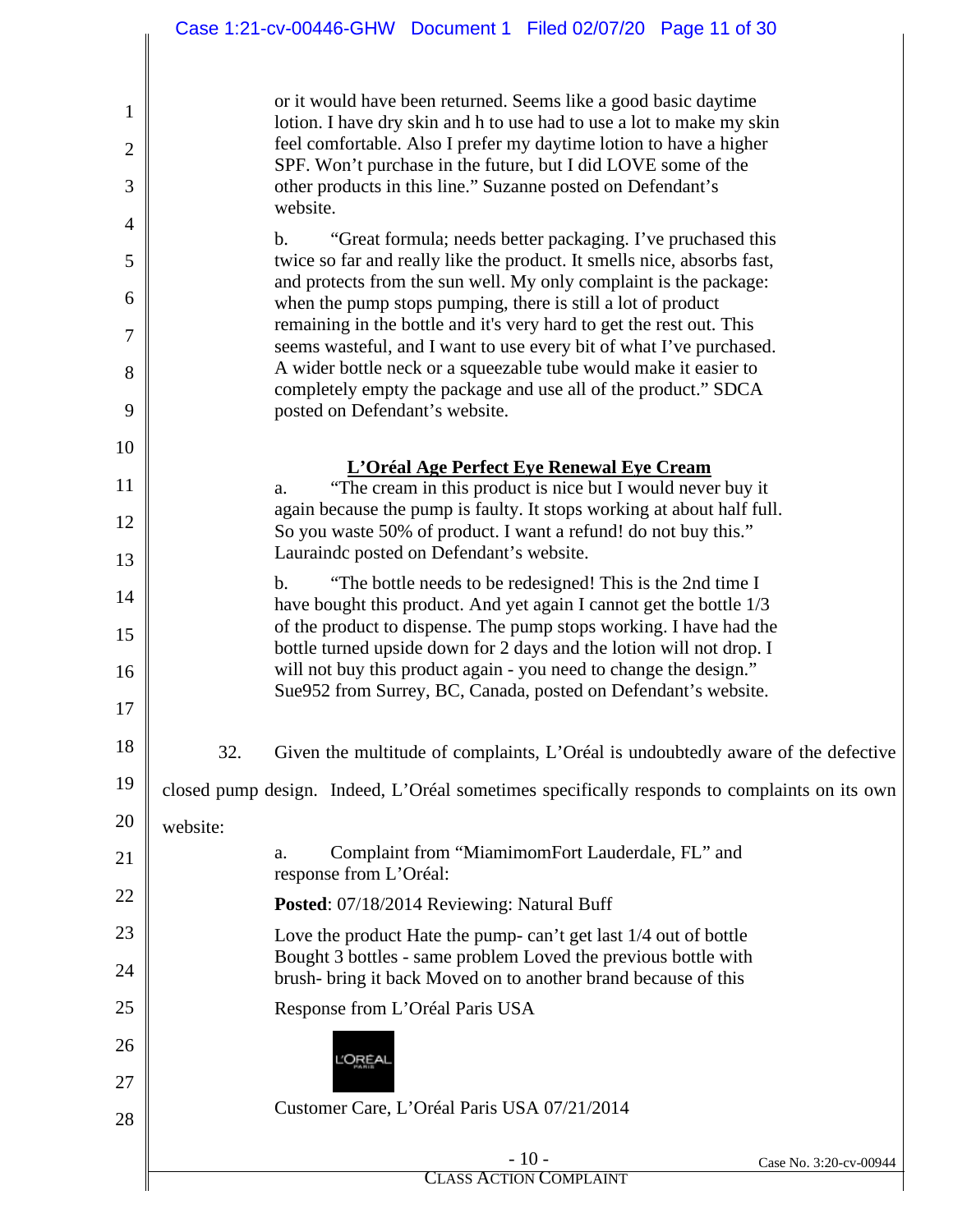| $-11-$<br>Case No. 3:20-cv-00944                                                                                                       |
|----------------------------------------------------------------------------------------------------------------------------------------|
|                                                                                                                                        |
|                                                                                                                                        |
|                                                                                                                                        |
| Foundation," a similar product:                                                                                                        |
| products. For example, Arbonne uses an airless pump to dispense its "Perfecting Liquid                                                 |
| (including L'Oréal) use airless pumps to dispense liquid foundations and other liquid cosmetic                                         |
| of liquid cosmetics similar to L'Oréal's Liquid Cosmetic Products. Many cosmetic manufacturers                                         |
| cosmetic product to be dispensed. Regarding airless pumps, they typically dispense at least 99%                                        |
| (c) use airless pumps, or (d) utilize squeeze tubes—all of which allow most, if not all, of the liquid                                 |
| in containers that either (a) have threaded, screw-off lids, (b) use removable (not closed) pumps,                                     |
| products marketed and sold by L'Oréal itself) similar to those at issue here are marketed and sold                                     |
| or for L'Oréal to deceive and mislead consumers. Other liquid cosmetic products (including other                                       |
| There is no equitable justification for L'Oréal's products to suffer from these defects<br>33.                                         |
| C.<br><b>Other Packaging Options</b>                                                                                                   |
| comments will be shared with our management team.                                                                                      |
| Thank you for sharing your thoughts with us. We are always<br>looking for ways to improve our products and services. Your              |
| Customer Care, L'Oréal Paris USA 09/08/2014                                                                                            |
| L'OREAI                                                                                                                                |
|                                                                                                                                        |
| Response from L'Oréal Paris USA                                                                                                        |
| access a portion of what you bought. Bottom line, good product,<br>poorly designed dispenser.                                          |
| remains. I guess Loreal can sell more product that way but it's<br>frustrating to pay top dollar for a good product only to be able to |
| rest is wasted as the pump will not distribute the material that                                                                       |
| Posted: 09/01/2014 Reviewing: Creamy Natural<br>Great product but you can only use 65% or 75% of the product. The                      |
| from L'Oréal:                                                                                                                          |
| Complaint from "Vandeven mConroe, TX" and response<br>b.                                                                               |
| the future you may want to try our new product Visible Lift Blur<br>Foundation: http://bit.ly/1k8v3qI                                  |
| are always looking for ways to improve our products and services.<br>Your comments will be passed along to others in the company. In   |
| Thank you for taking the time to share your feedback with us. We                                                                       |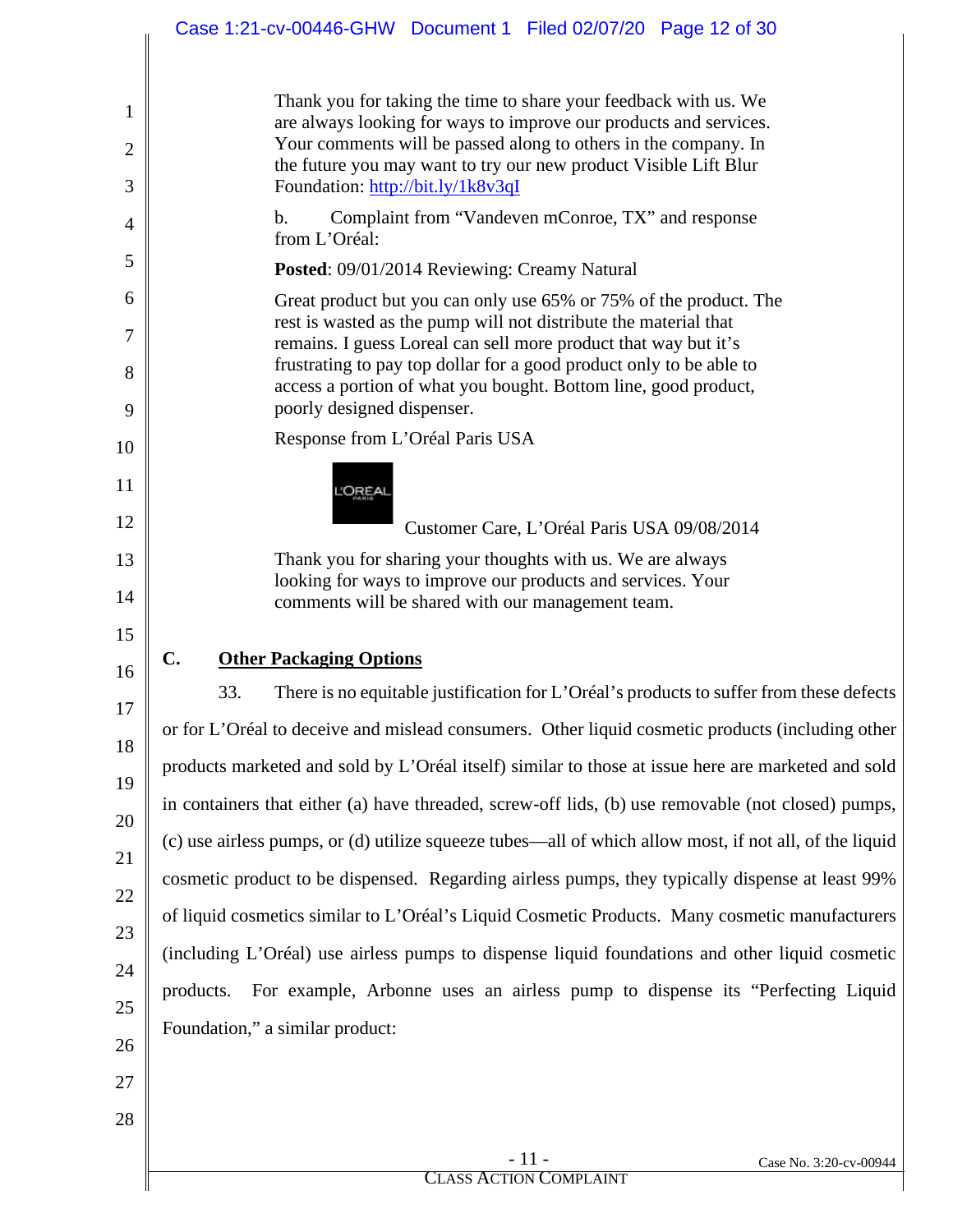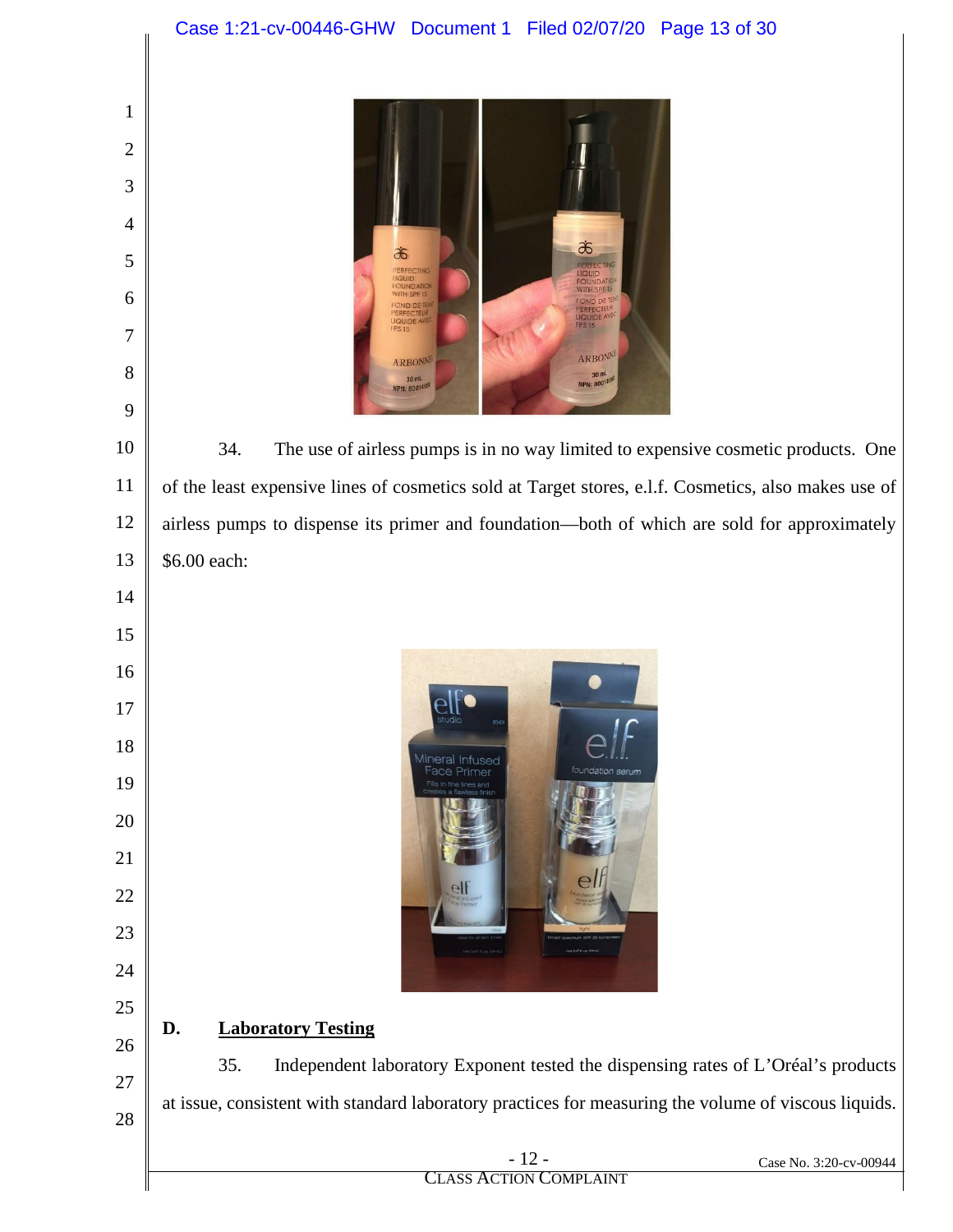#### Case 1:21-cv-00446-GHW Document 1 Filed 02/07/20 Page 14 of 30

1 2 3 4 5 Exponent's testing reflects and confirms what consumers have already reported: L'Oréal's closed pump is defective for its intended purpose and results in significant amounts of the Liquid Cosmetic Products remaining in their containers and unavailable for use by the consumer who paid for it. For some products, the pump is only capable of dispensing 43% of the product, *stranding well over half of the product in the container*.

6 7

36. The results from the laboratory testing for the Liquid Cosmetic Products at issue were as follows:

| 8<br>9<br>10 | <b>PRODUCT</b>                                                         | PERCENTAGE OF LABELED<br><b>VOLUME ACTUALLY</b><br><b>DISPENSED</b> |
|--------------|------------------------------------------------------------------------|---------------------------------------------------------------------|
| 11           | L'Oréal Age Perfect Eye Renewal<br>Eye Cream                           | 43%                                                                 |
| 12           | L'Oréal Revitalift Bright Reveal<br><b>Brightening Day Moisturizer</b> | 62%                                                                 |
| 13<br>14     | Maybelline Superstay Better Skin<br>Skin-Transforming Foundation       | 77%                                                                 |
| 15           | L'Oréal Visible Lift Serum Absolute                                    | 81%                                                                 |

16

#### **E. Consumer Survey**

17 18 19 20 21 37. Plaintiffs also commissioned a national consumer survey to assess consumers' reasonable expectations regarding the amount of liquid cosmetic product that should be dispensed from closed pump containers for liquid foundations and other products similar to the Liquid Cosmetic Products. Of the more than 750 consumers who were surveyed, 74% expected to receive and use the full labeled amount on the bottle.

22 23 24 25 26 38. In addition, consumers were told to assume that only 70% of a liquid cosmetic could be dispensed from a closed pump container and were asked to provide comments in response to that proposition. Nearly three-quarters (72%) of the comments were negative or extremely negative. The hundreds of negative comments included words such as "unethical," "waste," "unfair," "ripoff," "sucks" and "cheat."

27 28 39. Given that L'Oréal is aware, yet conceals from unsuspecting consumers, that its Liquid Cosmetic Products are contained in closed, defective pumps and that the consumer will be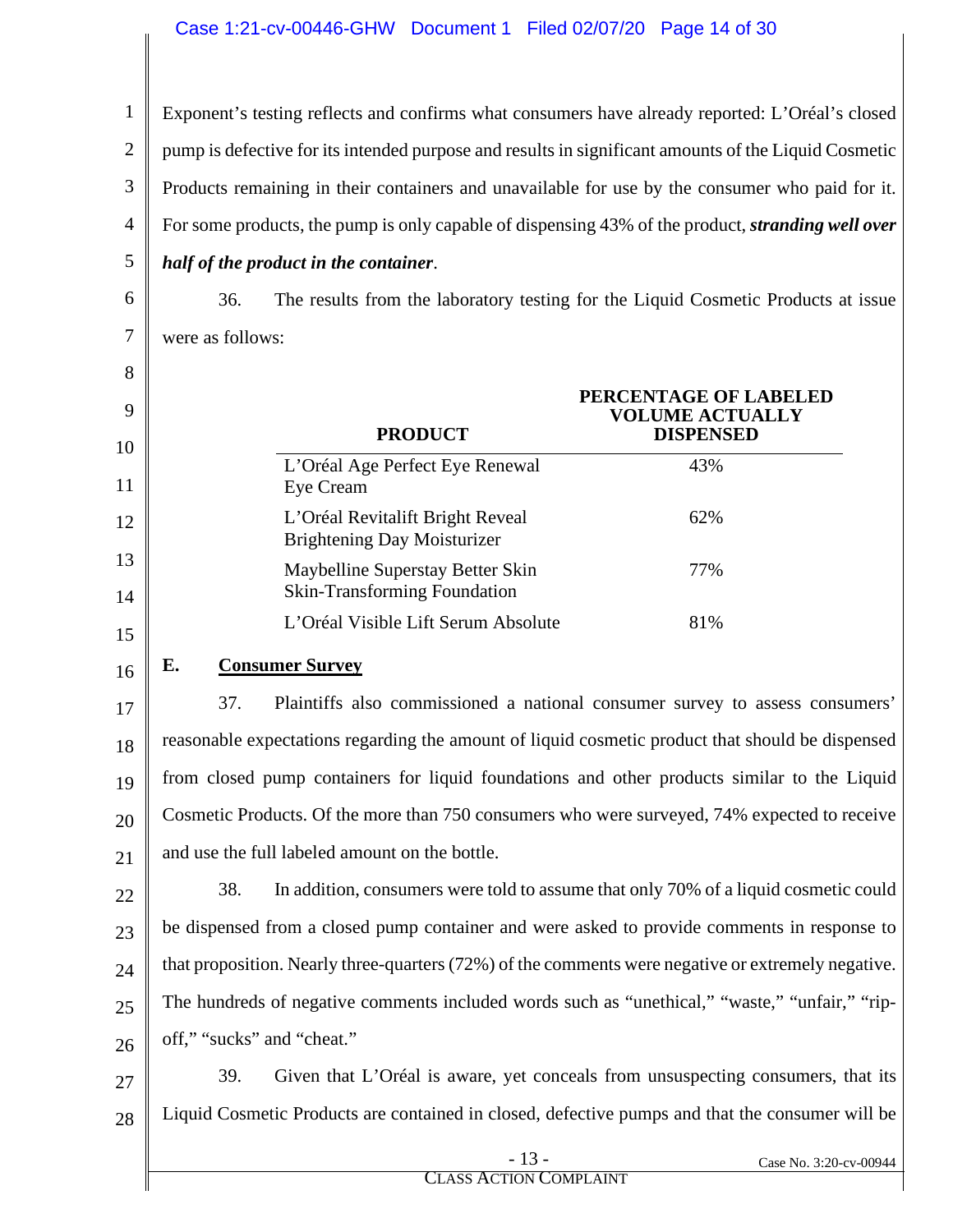1 2 3 4 5 6 7 8 9 10 11 12 13 14 15 16 17 18 19 20 21 22 23 24 25 26 27 28 unable to access and use significant, material amounts of the product they purchased, L'Oréal has run afoul of California's consumer protection and warranty laws.  **PLAINTIFFS' EXPERIENCES A. Plaintiff Renee Young** 40. On or about June 2017, Plaintiff Young purchased L'Oréal Age Perfect Eye Renewal Eye Cream and paid approximately \$18.00 for the product at the CVS store in Windsor, California. 41. Although she attempted to do so, Young was unable to use all of the eye cream purchased because it could not be completely dispensed from its defective container and Young was unable to use any other reasonable means to access the remaining product for use. A significant amount of product was stranded. 42. Because of her experience with the defective pump and stranded product, Young did not purchase the L'Oréal eye cream again. 43. On or about January 2018, Plaintiff Young purchased L'Oréal Visible Lift Serum Absolute Foundation and paid approximately \$14.00 for the product at the Walmart store in Windsor, California. 44. Although she attempted to do so, Young was unable to use all of the foundation purchased because it could not be completely dispensed from its defective container and Young was unable to use any other reasonable means to access the remaining product for use. A significant amount of product was stranded. 45. Because of her experience with the defective pump and stranded product, Young did not purchase the L'Oréal foundation again. **B. Plaintiff Roxane Tierney** 46. On or about March 2017, Plaintiff Tierney purchased L'Oreal Visible Lift Serum Absolute Foundation and paid approximately \$15.00 for the product at a retail store in Apple Valley, California. At around the same time, Tierney purchased Maybelline Superstay Better Skin Skin-Transforming Foundation and paid approximately \$15.00 for the product at a retail store in Apple Valley.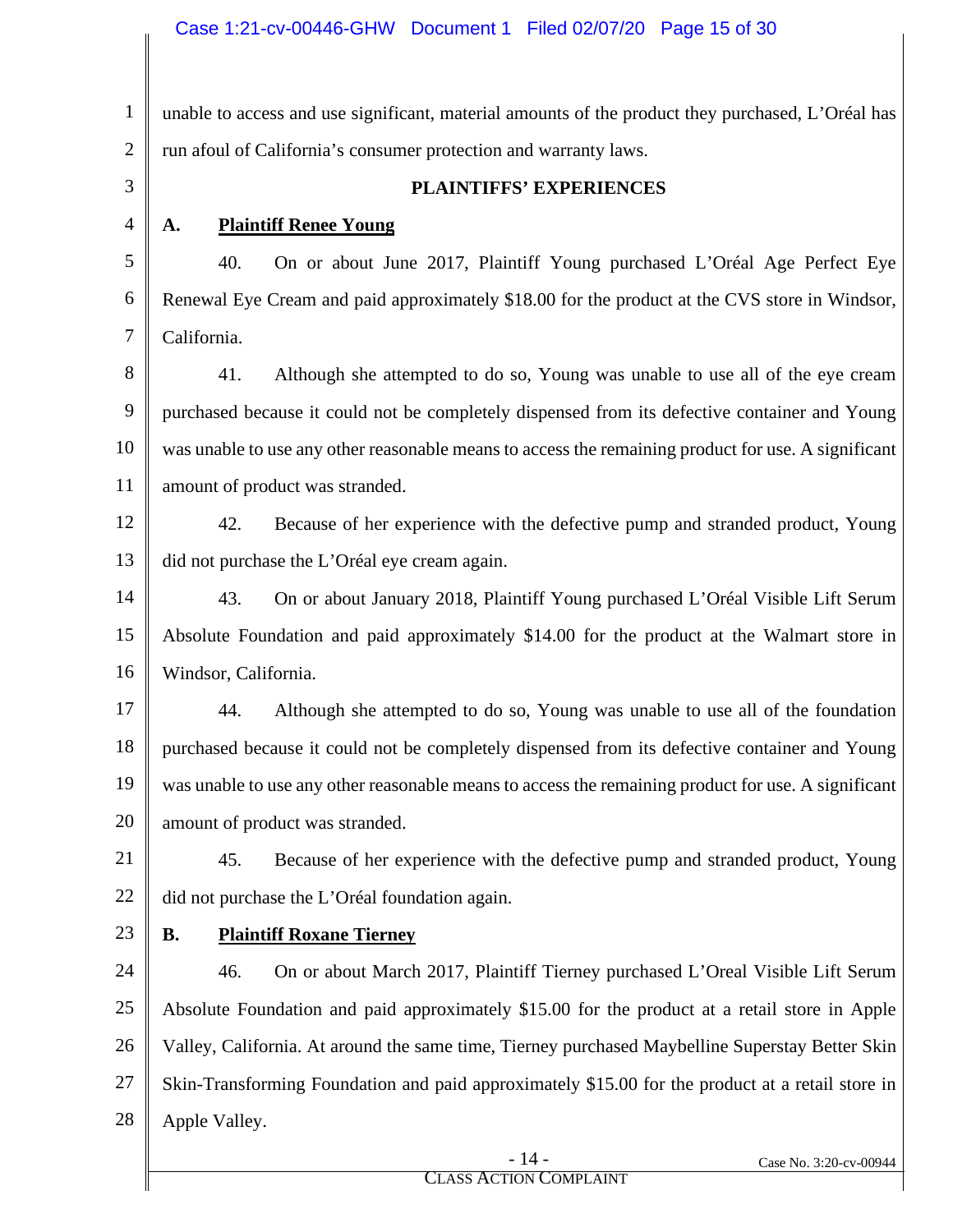<span id="page-15-0"></span>

| 1              | Although she attempted to do so, Tierney was unable to use all of the foundation<br>47.                                                                                                                                                                                                                  |
|----------------|----------------------------------------------------------------------------------------------------------------------------------------------------------------------------------------------------------------------------------------------------------------------------------------------------------|
| $\overline{2}$ | purchased from the two products because the foundations could not be completely dispensed from                                                                                                                                                                                                           |
| 3              | the containers and Tierney was unable to use any other reasonable means to access the remaining                                                                                                                                                                                                          |
| $\overline{4}$ | product for use. A significant amount of product was stranded in both containers.                                                                                                                                                                                                                        |
| 5              | 48.<br>Because of her experience with the stranded product, Tierney did not purchase the                                                                                                                                                                                                                 |
| 6              | L'Oreal foundation or the Maybelline foundation again.                                                                                                                                                                                                                                                   |
| 7              | 49.<br>Had Plaintiffs known that the pumps were defective and that they would not be able                                                                                                                                                                                                                |
| 8              | to use a material proportion of the Liquid Cosmetic Products they purchased because the product                                                                                                                                                                                                          |
| 9              | could not be dispensed from the containers in which they were sold in, and had Plaintiffs known                                                                                                                                                                                                          |
| 10             | there was no other reasonable means of accessing the trapped product, Plaintiffs would not have                                                                                                                                                                                                          |
| 11             | purchased Defendant's Liquid Cosmetic Products and/or would have paid less/would not have paid                                                                                                                                                                                                           |
| 12             | the price premium demanded by Defendant, or otherwise acted differently.                                                                                                                                                                                                                                 |
| 13             | <b>CLASS ACTION ALLEGATIONS</b>                                                                                                                                                                                                                                                                          |
| 14             | 50.<br>Plaintiffs bring claims pursuant to Federal Rule of Civil Procedure 23 on behalf of                                                                                                                                                                                                               |
| 15             | the following Class, as defined below.                                                                                                                                                                                                                                                                   |
| 16             | All persons who purchased one or more Liquid Cosmetic Products                                                                                                                                                                                                                                           |
| 17             | sold by Defendant in California. <sup>3</sup>                                                                                                                                                                                                                                                            |
| 18             | Excluded from the Class are Defendant and its current employees, counsel for either<br>51.                                                                                                                                                                                                               |
| 19             | party, as well as the Court and its personnel presiding over this action.                                                                                                                                                                                                                                |
| 20             | This action has been brought and may properly be maintained as a class action<br>52.                                                                                                                                                                                                                     |
| 21             | against L'Oréal pursuant to the provisions of Federal Rule of Civil Procedure 23.                                                                                                                                                                                                                        |
| 22             | 53.<br><b>Numerosity:</b> The precise number of members of the proposed class is unknown to                                                                                                                                                                                                              |
| 23             | Plaintiffs at this time, but, based on information and belief, Class members are so numerous that                                                                                                                                                                                                        |
| 24             | their individual joinder herein is impracticable. Defendant's Liquid Cosmetic Products have been                                                                                                                                                                                                         |
| 25             | and are sold throughout the United States through numerous retail outlets including Sephora, Wal-                                                                                                                                                                                                        |
| 26             | Mart, Target, Walgreens, Ulta, Rite-Aid, and CVS during the Class Period. Defendant's Liquid                                                                                                                                                                                                             |
| 27<br>28       | <sup>3</sup> The "Class Period" for each claim is provisionally intended to be the respective statute of<br>limitations for each claim, with Plaintiffs reserving the right to invoke the equitable tolling<br>doctrine based on the discovery rule or other bases as discovery and the case progresses. |
|                | $-15-$<br>Case No. 3:20-cv-00944<br><b>CLASS ACTION COMPLAINT</b>                                                                                                                                                                                                                                        |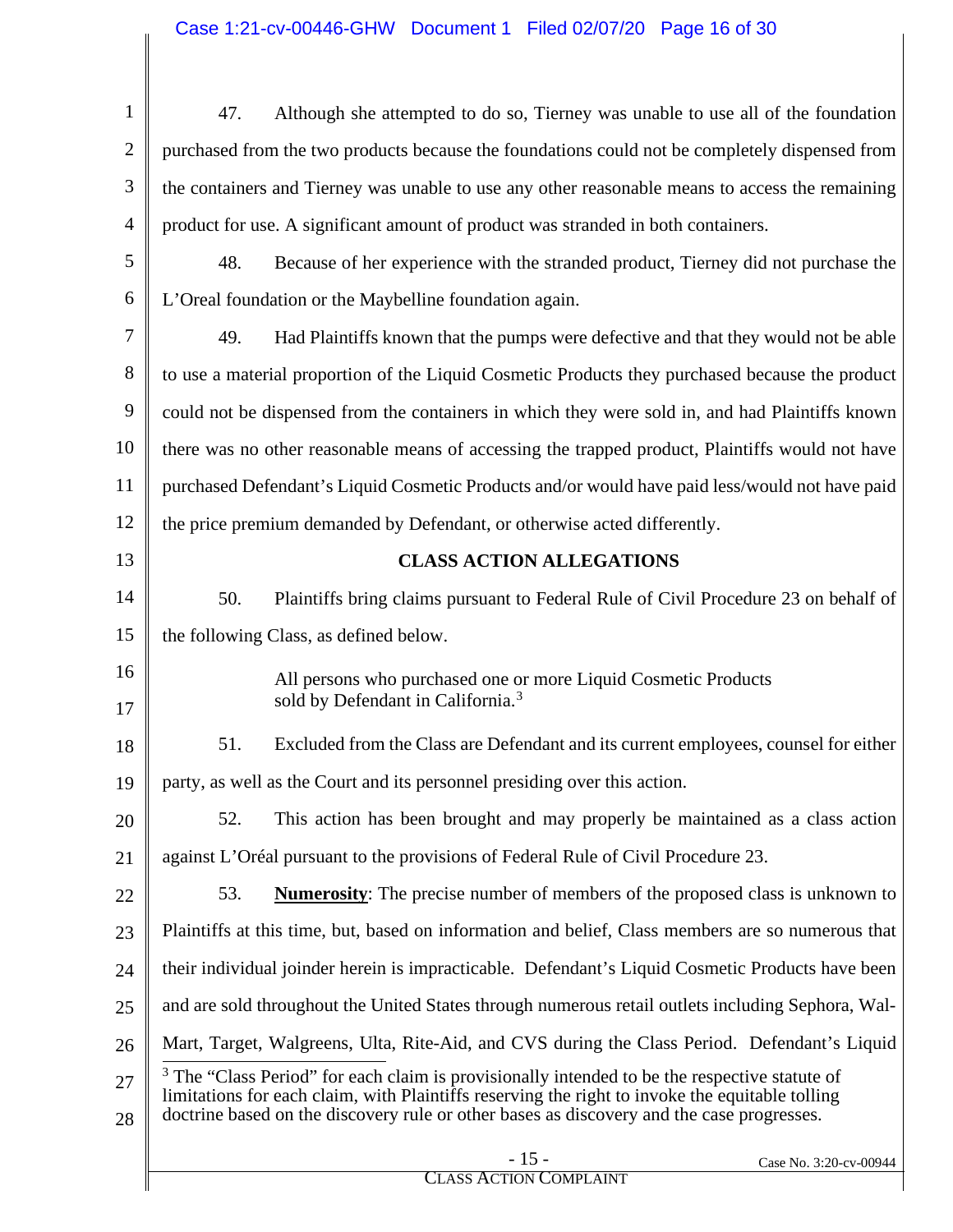#### Case 1:21-cv-00446-GHW Document 1 Filed 02/07/20 Page 17 of 30

1 2 3 4 5 6 7 Cosmetic Products also have been offered and are offered online by these retailers and by other online retailers such as Amazon.com, Drugstore.com and Beauty.com during the Class Period. Plaintiffs believe, based on information and belief and publicly available sales figures, that Class members number in the tens or hundreds of thousands. Class members may be notified of the pendency of this action by published notice, sales records, or by other alternative means and may be identified through the sale and distribution records of L'Oréal and third-party retailers and vendors.

- 8 9 10 11 54. **Commonality**: Numerous questions of law or fact are common to the claims of Plaintiffs and members of the proposed Class. These common questions of law and fact exist as to all Class members and predominate over questions affecting only individual Class members. These common legal and factual questions include, but are not limited to the following:
- 12 13 14 15 a. Whether the Liquid Cosmetic Products marketed and sold by L'Oréal are deceptively marketed and sold in defective pumps that are unfit for dispensing viscous liquid cosmetics and/or are made, constructed, packaged, labeled, and filled so as to mislead, deceive, and defraud reasonable consumers including Plaintiffs and Class members.
- 16 17 18 b. Whether the Liquid Cosmetic Products marketed and sold by Defendant are defectively designed and/or manufactured in a manner likely to deceive reasonable consumers including Plaintiffs and Class members.
- 19 20 21 22 c. Whether the manner in which these Liquid Cosmetic Products are marketed and sold prohibits consumers, including Plaintiffs and Class members, from making useful and accurate value comparisons between Defendant's Liquid Cosmetic Products and other similar products on the market.
- 23 24 d. Whether L'Oréal's conduct violates the relevant California consumer protection and warranty laws.
- 25 26 27 e. Whether Plaintiffs and the other Class members were injured by L'Oréal's conduct, and if so, the appropriate class-wide measure of damages, restitution, and other appropriate relief, including injunctive relief.
- 28

f. Whether Plaintiffs and the other Class members are entitled to injunctive

- 16 - Case No. 3:20-cv-00944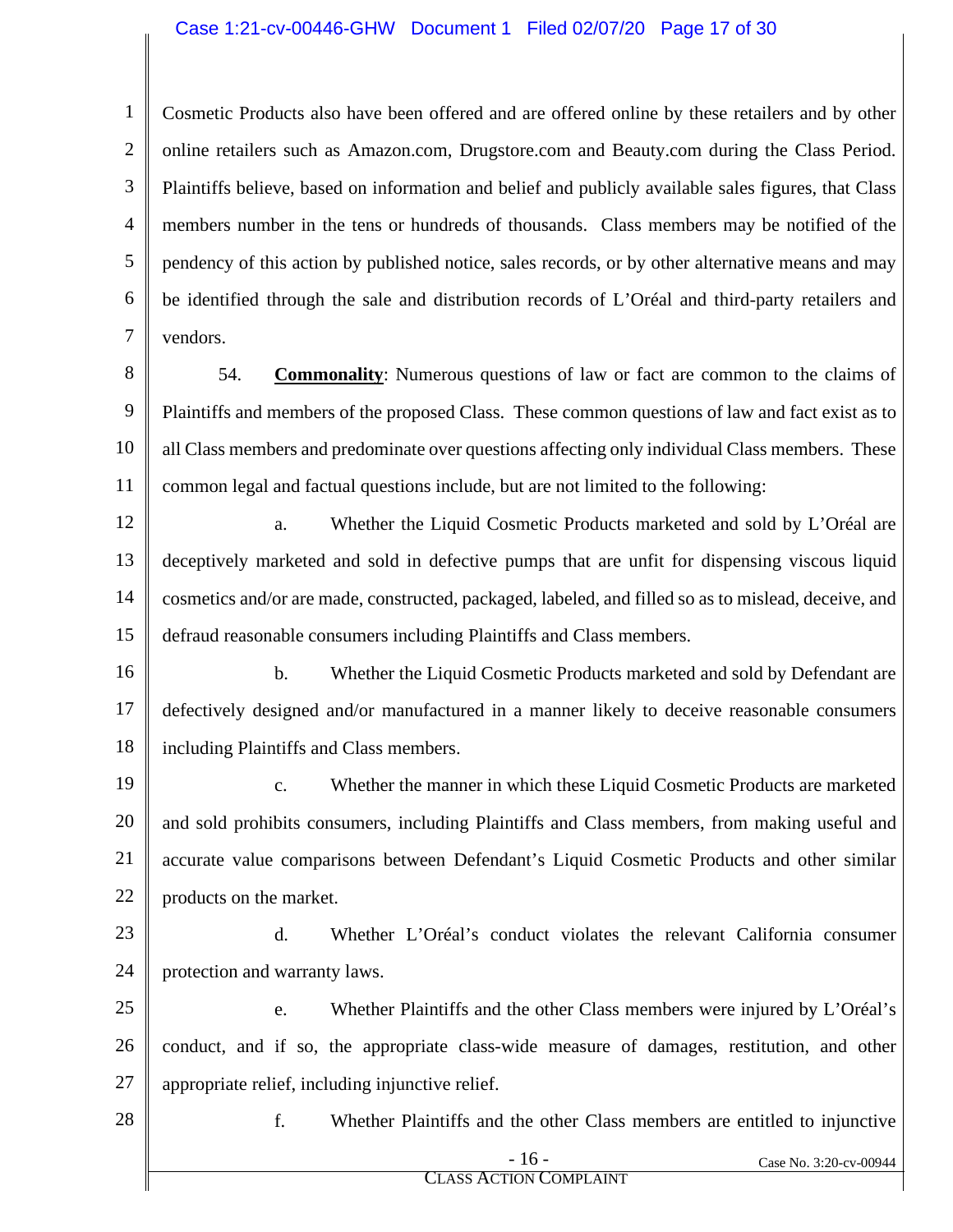relief.

1

2 3 4 5 55. **Typicality**: The claims of the named Plaintiffs are typical of the claims of the proposed Class in that the named Plaintiffs purchased one or more of L'Oréal's Liquid Cosmetic Products during the Class Period in a typical consumer setting and sustained damages as a result of L'Oréal's wrongful conduct.

6

7

8

9

56. **Adequate Representation**: Plaintiffs will fairly and adequately represent the interests of the Class in that they are typical consumers of Defendant's Liquid Cosmetic Products and have no conflicts with any other Class members. Plaintiffs have retained competent counsel experienced in prosecuting complex class actions, and they will vigorously litigate this class action.

10 11 12 13 14 15 16 17 18 19 57. **Predominance and Superiority**: There is no plain, speedy, or adequate remedy other than by maintenance of this class action. A class action is superior to other available means, if any, for the fair and efficient adjudication of this controversy. Prosecution of separate actions by individual Class members would create the risk of inconsistent or varying adjudications, establishing incompatible standards of conduct for the Defendant. Additionally, given the modest amount of damages sustained by any individual Class member, few, if any, proposed Class members could or would sustain the economic burden of pursuing individual remedies for L'Oréal's wrongful conduct. Treatment as a class action will achieve substantial economies of time, effort, and expense, and provide comprehensive and uniform supervision by a single court. This class action presents no material difficulties in management.

20 21 22 23 58. Class action certification is warranted under Fed. R. Civ P. 23(b)(1)(A) because the prosecution of separate actions by individual members of the proposed Class would create a risk of inconsistent or varying adjudications with respect to individual Class members, which may produce incompatible standards of conduct for Defendant.

24 25 26 27 28 59. Class action certification is warranted under Fed. R. Civ P. 23(b)(1)(B) because the prosecution of separate actions by individual members of the proposed Class would create a risk of adjudications with respect to individual Class members which may, as a practical matter, be dispositive of the interests of the other members not parties to the adjudications or substantially impair or impede their ability to protect their interests.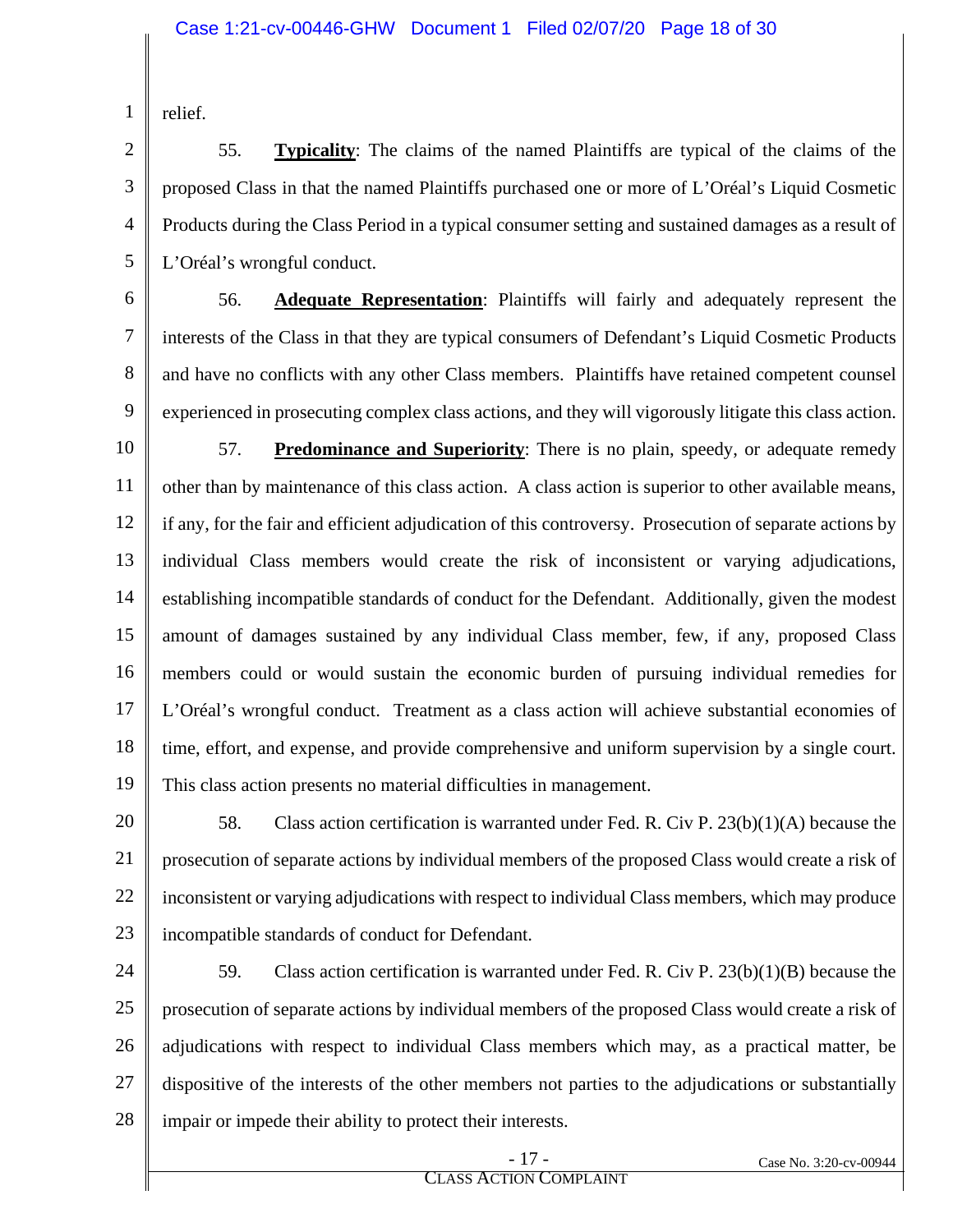1 2 3 4 60. The prerequisites to maintaining a class action for injunctive or equitable relief pursuant to Fed. R. Civ. P. 23(b)(2) are met as L'Oréal has acted or refused to act on grounds generally applicable to the Class, thereby making final injunctive, declaratory, or equitable relief appropriate with respect to the Class as a whole.

5 6 7 8 9 10 11 12 13 14 61. Class action certification is also warranted under Fed. R. Civ P. 23(b)(3) because questions of law or fact common to the Class members predominate over any questions affecting only individual members, and a Class action is superior to other available remedies for the fair and efficient adjudication of this controversy. The amount of damages available to individual plaintiffs is insufficient to make litigation addressing L'Oréal's conduct economically feasible in the absence of the class action procedure. Individualized litigation also presents a potential for inconsistent or contradictory judgments, and increases the delay and expense to all parties and the court system presented by the legal and factual issues of the case. By contrast, the class action device presents far fewer management difficulties and provides the benefits of a single adjudication, economy of scale, and comprehensive supervision by a single court.

15 16 17 62. Class action certification is also warranted under Fed. R. Civ P.  $23(c)(4)$  because questions of law or fact common to the Class members may be certified and decided by this Court on a classwide basis.

18

19

20

21

22

23

24

25

Code section 1770.

### **CLAIMS FOR RELIEF**

#### **COUNT I**

**Violations of California's Consumer Legal Remedies Act, Cal. Civ. Code §§ 1750,** *et seq***.** 63. Plaintiffs hereby incorporate by reference the factual allegations contained herein. 64. The California Consumer Legal Remedies Act ("CLRA"), Civil Code section 1750, *et seq.*, was designed and enacted to protect consumers from unfair and deceptive business practices. To this end, the CLRA sets forth a list of unfair and deceptive acts and practices in Civil

26 27 28 65. The CLRA applies to L'Oréal's actions and conduct described herein because it extends to the transactions involving the sale of goods or services for personal, family, or household use within the meaning of Civil Code section 1761.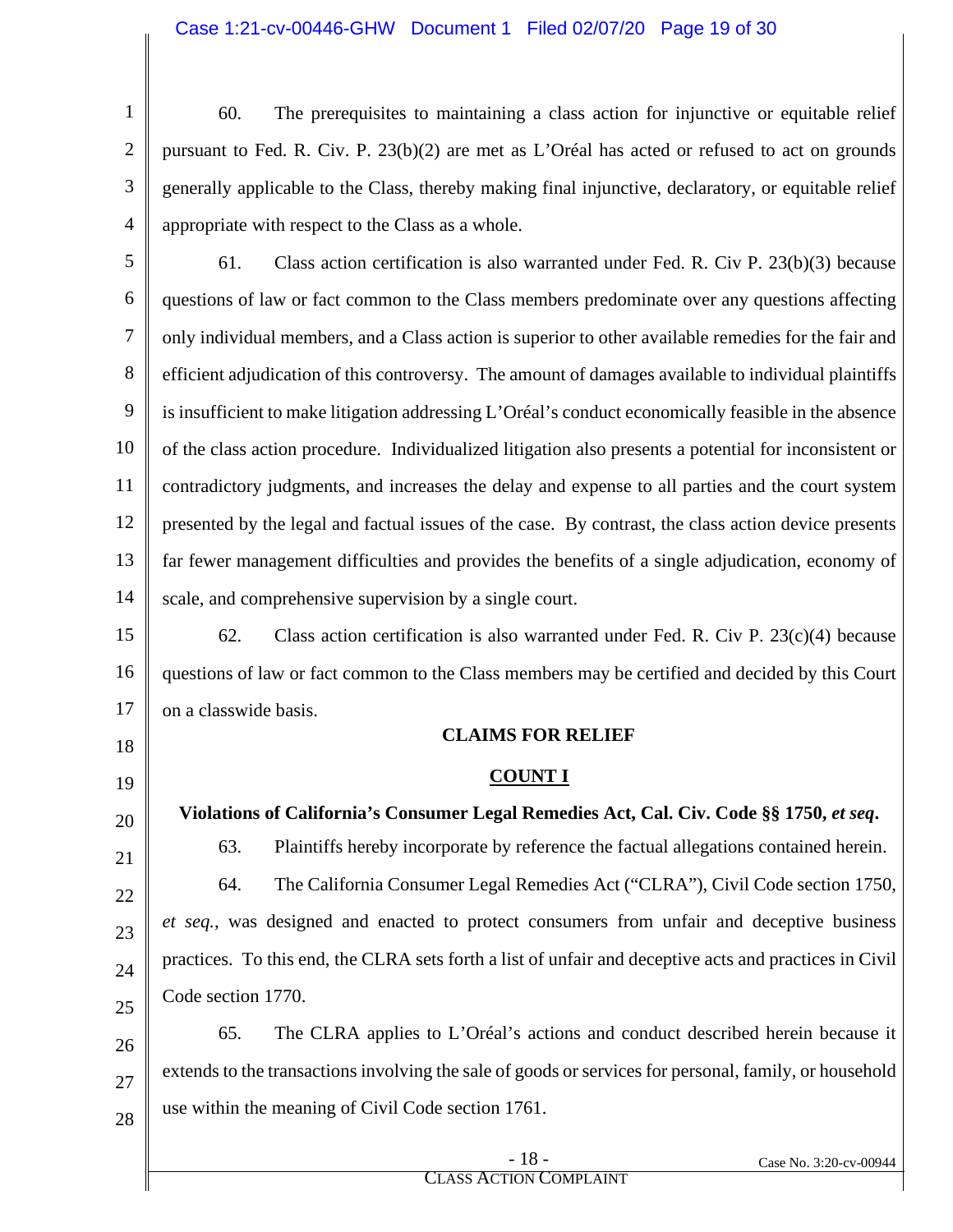| 1              | At all relevant times, Plaintiffs and members of the Class were "consumers" as that<br>66.          |
|----------------|-----------------------------------------------------------------------------------------------------|
| $\overline{2}$ | term is defined in Civil Code section 1761(d).                                                      |
| 3              | 67.<br>L'Oréal practices in connection with the marketing and sale of its Liquid Cosmetic           |
| 4              | Products violate the CLRA in at least (but not limited to) the following respects:                  |
| 5              | In violation of section 1770(a)(5), L'Oréal's Liquid Cosmetic Products<br>a.                        |
| 6              | knowingly misrepresented goods;                                                                     |
| 7              | In violation of section 1770(a)(7), L'Oréal's Liquid Cosmetic Products<br>$\mathbf b$ .             |
| 8              | were represented to be of a particular standard, quality, or grade, but were                        |
| 9              | not; and                                                                                            |
| 10             | In violation of section $1770(a)(9)$ , L'Oréal's knowingly advertised its<br>c.                     |
| 11             | Liquid Cosmetic Products with the intent not to sell the products as                                |
| 12             | advertised.                                                                                         |
| 13             | 68.<br>As set forth above, L'Oréal's Liquid Cosmetic Products are deceptive and                     |
| 14             | misleading to reasonable consumers in violation of the CLRA because the pumps in which the          |
| 15             | Liquid Cosmetic Products are sold are defective and unfit for dispensing viscous cosmetics and fail |
| 16             | to dispense material and significant quantities of the cosmetics while stranding undispensed        |
| 17             | cosmetics in sealed glass bottles that cannot be accessed using safe or reasonable means. L'Oréal   |
| 18             | has known that its Liquid Cosmetic Products are contained in defective pumps but has chosen not     |
| 19             | to disclose that information to consumers in any aspect of its marketing or advertising for the     |
| 20             | products and has failed to adequately respond to consumers' complaints and concerns with            |
| 21             | compensation or refunds. At all times L'Oréal has had exclusive knowledge of the pumps' defects     |
| 22             | and their unfitness for use with the Liquid Cosmetic Products because it designed, tested, marketed |
| 23             | and sold the pumps knowing that they would not be able to dispense material amounts of product      |
| 24             | and that consumers would have no way of knowing about the defects until after the point of sale     |
| 25             | when they used the products at home. L'Oréal also has exclusive knowledge and was put on notice     |
| 26             | of the pumps' defects through consumer complaints.<br>Through L'Oréal's uniform                     |
| 27             | misrepresentations, concealment and suppression of material facts, L'Oréal engaged in misleading    |
| 28             |                                                                                                     |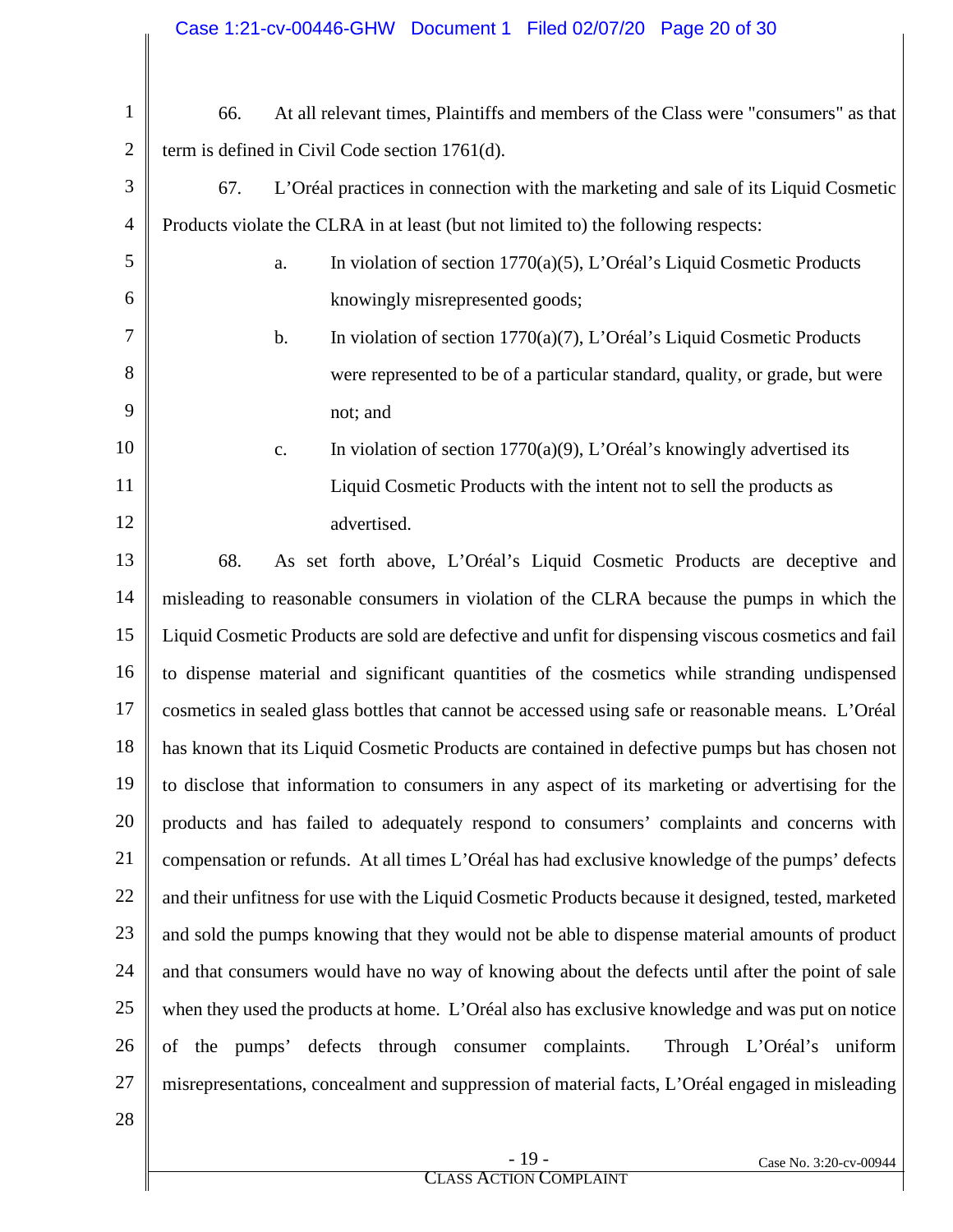1 2 and deceptive conduct that created a likelihood of confusion or misunderstanding on the part of Plaintiffs and Class members.

3 4 5 6 7 69. L'Oréal's conduct described herein was undertaken in transactions intended to result in, and which did result in, the purchase of its Liquid Cosmetic Products by consumers, which caused harm to Plaintiffs and Class members who would not have purchased (or paid as much for) its L'Oréal's products had they known the truth. Plaintiffs were in fact injured by purchasing or overpaying for L'Oréal's products.

8 9 10 11 70. The CLRA is, by its express terms, a cumulative remedy, such that remedies under its provisions can be awarded in addition to those provided under separate statutory schemes and/or common law remedies, such as those alleged in the other Counts of this Complaint. *See* Cal. Civ. Code § 1752.

12 13 14 15 16 71. In accordance with Civil Code section 1780, Plaintiffs and Class members seek injunctive and equitable relief for L'Oréal's violations of the CLRA necessary to bring it in compliance with the CLRA by, among other things, using non-defective pumps and or adequately disclosing that the defective pumps will not dispense material and significant portions of the Liquid Cosmetic Products prior to the point of purchase.

17 18 19 20 21 72. In accordance with Civil Code section 1780, the Plaintiffs served a notice pursuant to Civil Code section 1782, via a certified letter, return receipt requested, requesting appropriate relief on or about February 6, 2020. Should L'Oréal fail to respond to Plaintiffs' CLRA demand in a satisfactory manner, Plaintiffs will amend this Complaint to seek damages after the expiration of the notice period.

## **COUNT II**

23 24 25 26 27 Violation of California Unfair Competition Law, Cal. Bus. & Prof. Code §§ 17200, *et seq.* **On Behalf of the California Class** 73. Plaintiffs hereby incorporate by reference the factual allegations contained herein. 74. L'Oréal has engaged in unfair competition within the meaning of California Business & Professions Code section 17200, *et seq.*, because L'Oréal's conduct is unlawful, unfair,

28 and fraudulent as herein alleged.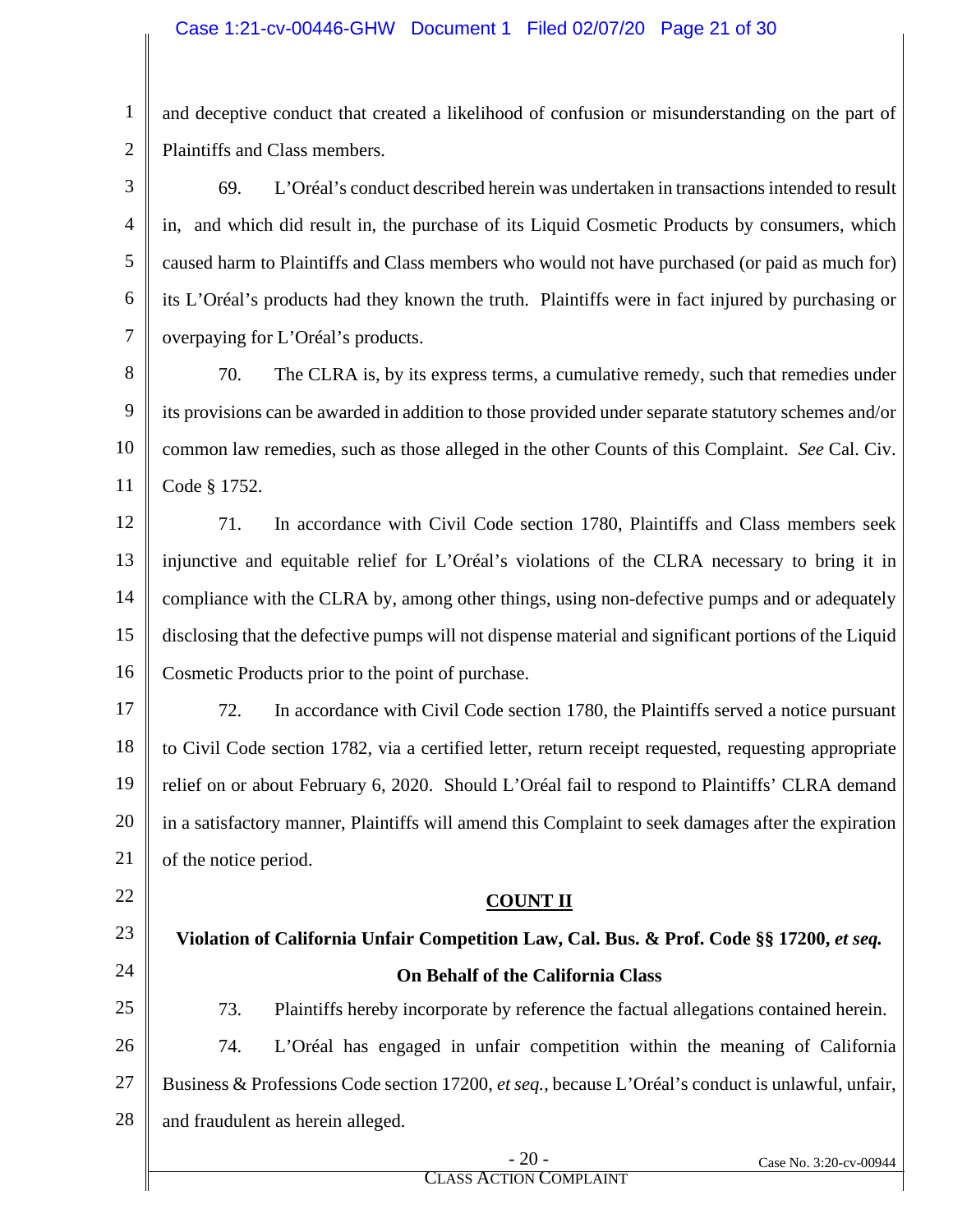75. Plaintiffs, the members of the Class, and L'Oréal are a "person" or "persons," within the meaning of Section 17201 of the California Unfair Competition Law ("UCL").

3 4 5 6 7 8 9 10 11 12 13 14 15 16 76. The UCL prohibits any unlawful, unfair, or fraudulent business practices or acts. L'Oréal's conduct, as alleged herein, constitutes an unlawful, unfair and fraudulent business practice that occurred in connection with the marketing, advertisement and sale of its products. As set forth above, L'Oréal's Liquid Cosmetic Products are deceptive and misleading to reasonable consumers in violation of the UCL because the pumps in which the Liquid Cosmetic Products are sold are defective and unfit for dispensing viscous cosmetics and fail to dispense material and significant quantities of the cosmetics while stranding undispensed cosmetics in sealed glass bottles that cannot be accessed using safe or reasonable means. L'Oréal has known that its Liquid Cosmetic Products are contained in defective pump containers but has chosen not to disclose that information to consumers in any aspect of its marketing or advertising for the products and has failed to adequately respond to their complaints and concerns with compensation or refunds. Through L'Oréal's uniform misrepresentations, concealment and suppression of material facts, L'Oréal engaged in misleading and deceptive conduct that created a likelihood of confusion or misunderstanding on the part of Plaintiffs and Class members.

- 17 18 19 77. L'Oréal's misleading and deceptive misrepresentations and omissions, concealment and suppression of material fact, as described within, violated the UCL's unlawful, unfair, and fraudulent prongs.
- 20 21 22 23 24 25 26 27 78. **Unlawful prong:** L'Oréal's conduct, as described within, violated the UCL's unlawful prong because: (1) it violates the CLRA in connection with the sale of goods and services; (2) violates California's Sherman Act, Cal. Health and Safety Code section 109875, *et seq*., because, among other things, L'Oréal has sold "cosmetics" that are misbranded in defective pumps that run afoul of the Sherman Act's prohibition on false and misleading labeling and use of containers that are "made, formed, or filled as to be misleading" (Cal. Health & Saf. Code §§ 111740, 111750); (3) it violates California Song-Beverly Consumer Warranty Act, Civ. Code §§ 1790, *et seq*. and the implied warranty of merchantability; and (4) has unlawfully and unjustly
- 28

1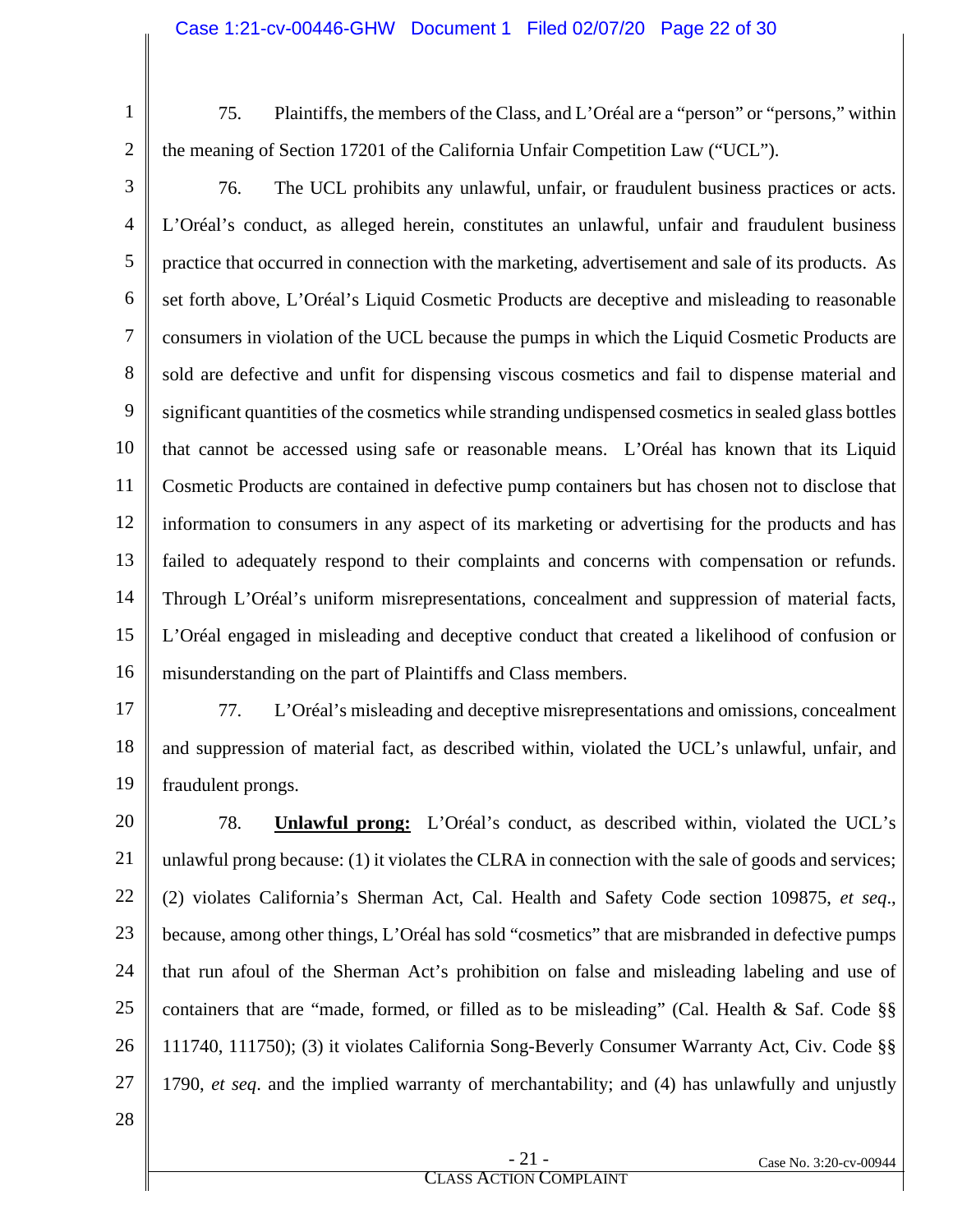1 2 enriched L'Oréal. Plaintiffs and the Class have spent money purchasing L'Oréal's products they would not have otherwise purchased (or paid more for them).

3

4 5 6 7 8 9 10 11 12 13 79. **Unfair prong:** L'Oréal's conduct, as described within, violated the UCL's unfair prong because its conduct violates established public policy intended to regulate the fair and ethical sale of goods and services to consumers as set forth in the CLRA, the Song-Beverly Act, and the Sherman Act, and because it is immoral, unethical, oppressive, or unscrupulous and has caused injuries to the Plaintiffs and the Class that outweigh any purported benefit. At all times relevant herein, L'Oréal's conduct of misrepresenting and concealing material facts regarding its defective pumps from the Plaintiffs and consumers caused them injury by inducing them to purchase L'Oréal's products they would not have otherwise purchased (or pay more for them). The utility of L'Oréal's conduct in misrepresenting and concealing material facts from the Plaintiffs and the Class is far outweighed by the gravity of harm to consumers who have now spent money they would not have otherwise spent and that has resulted in Defendant being unjustly enriched.

14 15 16 17 18 19 20 21 22 23 24 25 26 27 80. **Fraudulent prong:** L'Oréal's conduct, as described within, violated the UCL's fraudulent prong by misrepresenting and concealing material information that caused, or would likely cause, Plaintiffs and the Class to be deceived into purchasing L'Oréal's Liquid Cosmetic Products they would not have otherwise purchased (or paid more for them). At all times L'Oréal has had exclusive knowledge of the pumps' defects and their unfitness for use with the Liquid Cosmetic Products because it designed, tested, marketed and sold the pumps knowing that they would not be able to dispense material amounts of product and that consumers would have no way of knowing about the defects until after the point of sale when they used the products at home. L'Oréal also has exclusive knowledge and was put on notice of the pumps' defects through consumer complaints. Plaintiffs and the Class did, in fact, purchase L'Oréal's products they would not have otherwise purchased (or paid more for them) but for L'Oréal's fraudulent conduct misrepresenting and concealing material information about its defective pumps. Plaintiffs and the Class have been harmed and sustained injury as a result of L'Oréal's fraudulent conduct in violation of the UCL as explained herein.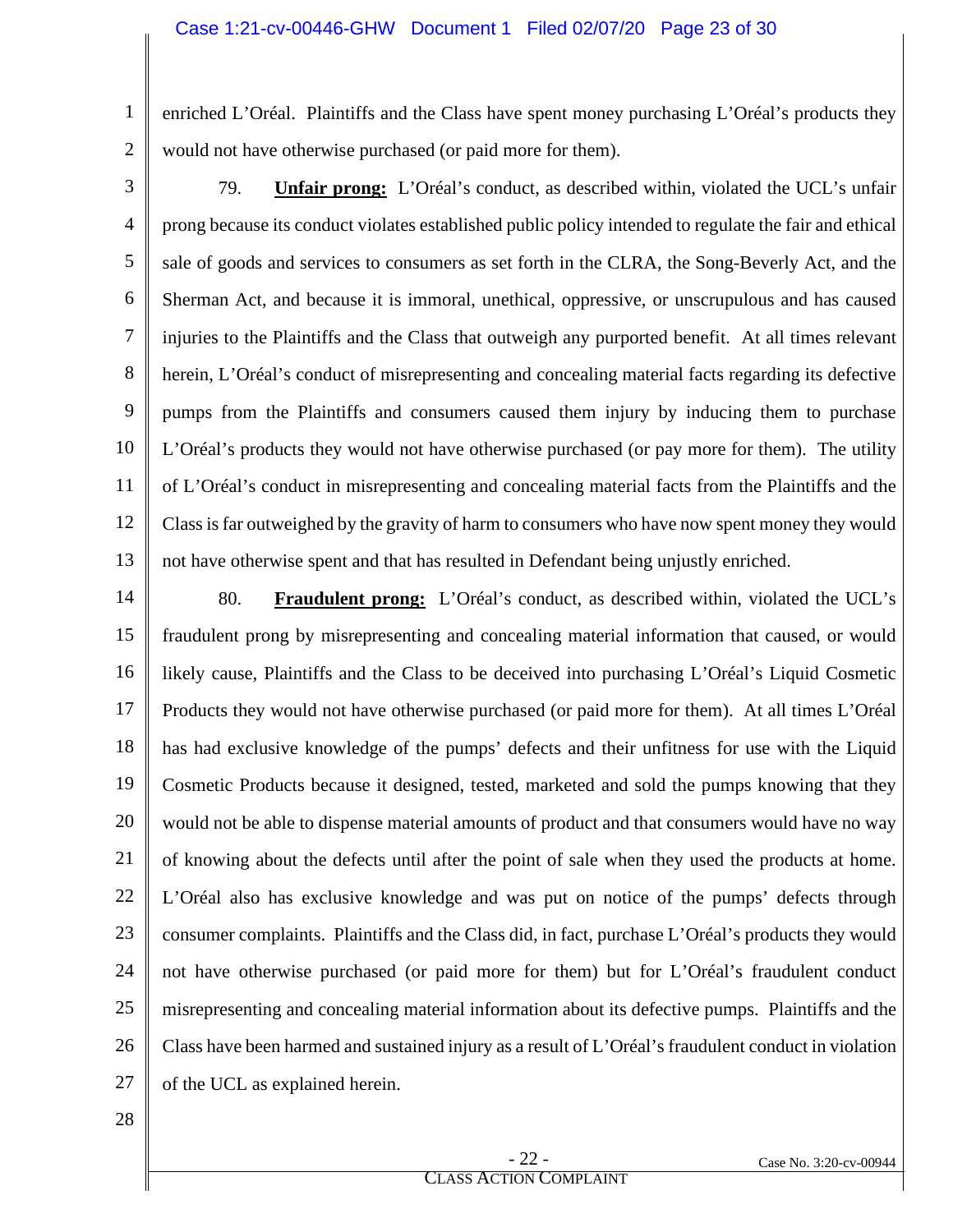#### Case 1:21-cv-00446-GHW Document 1 Filed 02/07/20 Page 24 of 30

1 2 3 4 5 6 7 8 81. Plaintiffs have standing to pursue this claim because they have been injured by virtue of suffering a loss of money and/or property as a result of the wrongful conduct alleged herein. Plaintiffs would not have purchased L'Oréal's products (or paid as much for them) had they known the truth, though they have an interest in purchasing such products in the future should L'Oréal use non-defective pumps. As a direct result of L'Oréal's actions and omissions of material facts, Plaintiffs and Class members did not obtain the value of the products for which they paid; were unlawfully, unfairly, and fraudulently induced to make purchases that they otherwise would not have made; and lost their ability to make informed and reasoned purchasing decisions.

9 10 11 12 82. The UCL is, by its express terms, a cumulative remedy, such that remedies under its provisions can be awarded in addition to those provided under separate statutory schemes and/or common law remedies, such as those alleged in the other Counts of this Complaint. *See* Cal. Bus. & Prof. Code § 17205.

13 14 15 16 17 18 19 83. As a direct and proximate cause of L'Oréal's conduct, which constitutes unlawful, unfair, and fraudulent business practices, as herein alleged, Plaintiffs and Class members have been damaged and suffered ascertainable losses measured by the cost of their L'Oréal purchases or some portion thereof, thereby entitling them to recover restitution and equitable relief, including disgorgement or ill-gotten gains, refunds of moneys, interest, reasonable attorneys' fees, filing fees, and the costs of prosecuting this class action, as well as any and all other relief that may be available at law or equity.

20

21

22

23

24 25

26

27

85. L'Oréal violated the Song-Beverly Consumer Warranty Act by, among other things, violating the implied warranties of merchantability by knowingly selling Liquid Cosmetic Products in defective pumps that were unsuitable for use with viscous cosmetics because they could not adequately dispense the cosmetics contained within in violation of sections 1791.1 and 1791.2, and were therefore not fit for the ordinary purpose for which the goods were intended to be sold.

**COUNT III**

**Violation of The Song-Beverly Consumer Warranty Act, Civ. Code §§ 1790 et seq.**

84. Plaintiffs hereby incorporate by reference the factual allegations contained herein.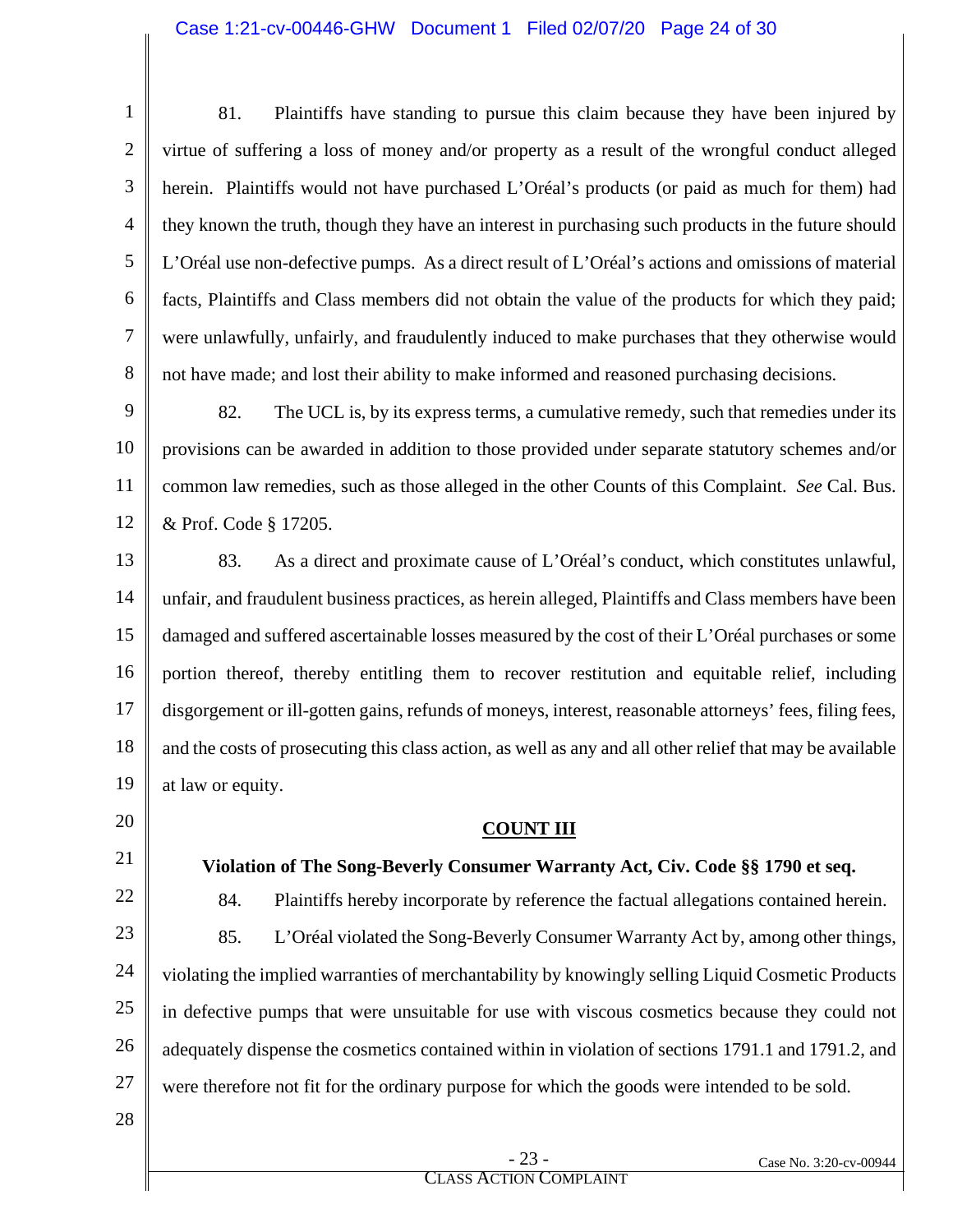1 2 3 4 5 86. L'Oréal's attempts to disclaim or limit the implied warranty of merchantability *visà-vis* consumers are unconscionable and unenforceable. Specifically, L'Oréal's warranty limitations are unenforceable because L'Oréal knowingly sold defective products without informing consumers about the pump dispensing defect. Moreover, Defendant was provided notice of these issues by numerous complaints lodged by consumers.

6 7 8 87. Plaintiffs and Class members have complied with all obligations under the warranty or otherwise have been excused from performance of said obligations as a result of L'Oréal's conduct described herein.

9 10 11 12 88. Plaintiff and Class members have been harmed by L'Oréal's violations of the Song-Beverly Consumer Warranty Act and are entitled pursuant to Civil Code section 1794 to damages and other equitable relief necessary to bring L'Oréal into compliance with the Song-Beverly Consumer Warranty Act as well as an award of costs of litigation and reasonably attorneys' fees.

#### **COUNT IV**

### **Breach of the Implied Warranty of Merchantability**

15 16 17 18 89. Plaintiffs hereby incorporate by reference the factual allegations contained herein. 90. L'Oréal impliedly warranted that the Liquid Cosmetic Products were of a merchantable quality under the Uniform Commercial Code, and California's common laws requiring consumer products be merchantable and fit for sale.

19 20 21 91. L'Oréal breached the implied warranty of merchantability because the Liquid Cosmetic Products were not of a merchantable quality due to the pump dispenser defect and other conduct alleged above.

22 23 24 25 26 27 92. If necessary, Plaintiffs' and Class members' interactions with L'Oréal suffice to create privity of contract between Plaintiffs and Class members, on the one hand, and Defendant, on the other hand. However, privity of contract need not be established nor is it required because Plaintiffs and Class members are intended third-party beneficiaries of contracts (including implied warranties) between Defendant and the retailers who sell the Liquid Cosmetic Products. L'Oréal's warranties were designed for the benefit of consumers who purchased Liquid Cosmetic Products.

28

13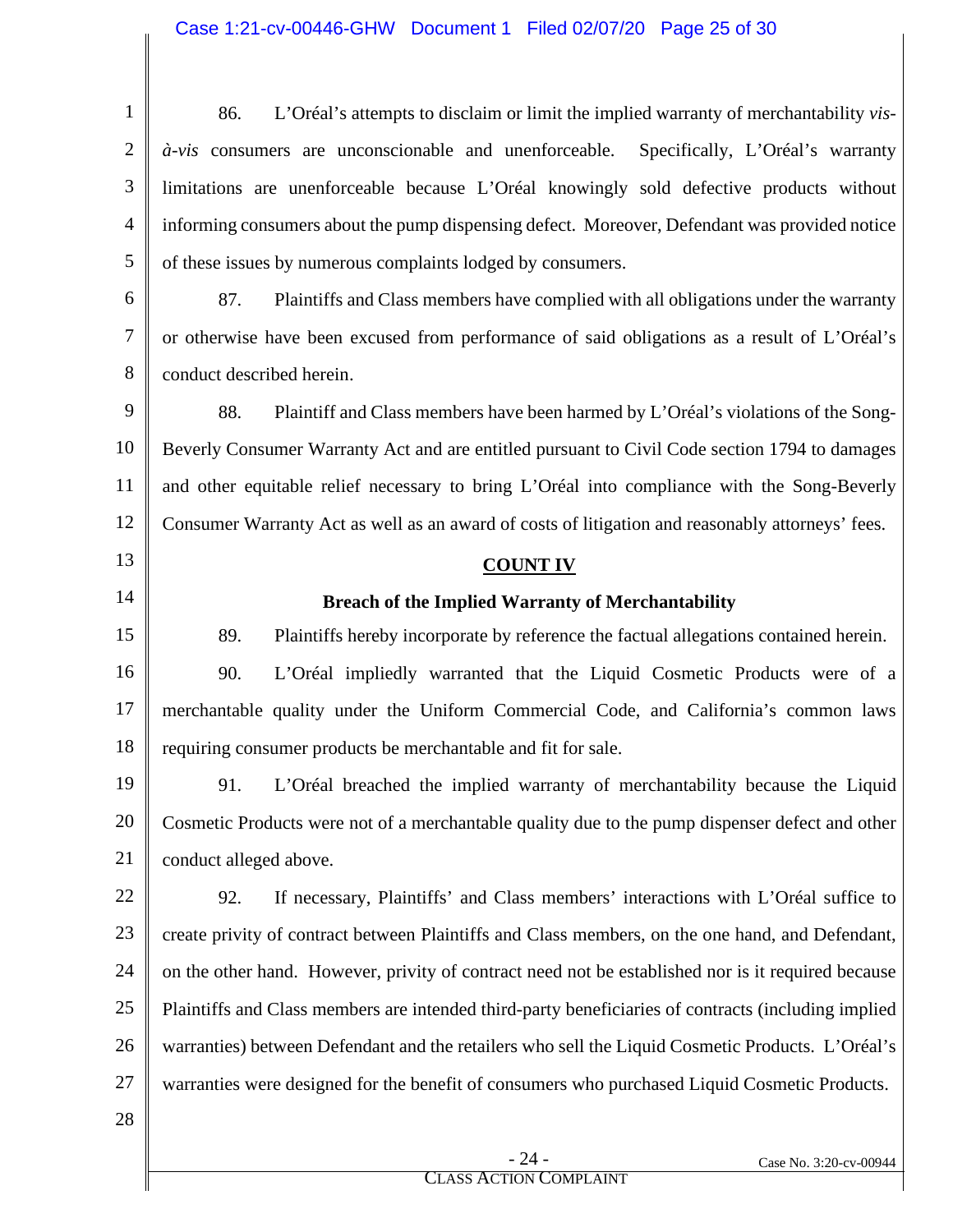| $\mathbf{1}$   | L'Oréal's attempts to disclaim or limit the implied warranty of merchantability vis-<br>93.   |
|----------------|-----------------------------------------------------------------------------------------------|
|                | à-vis consumers are unconscionable and unenforceable. Specifically, L'Oréal's warranty        |
| 3              | limitations are unenforceable because L'Oréal knowingly sold defective products without       |
| $\overline{4}$ | informing consumers about the pump dispensing defect. Moreover, Defendant was provided notice |
| 5              | of these issues by numerous complaints lodged by consumers.                                   |
| 6              | Plaintiffs and Class members have complied with all obligations under the warranty<br>94.     |
|                | or otherwise have been excused from performance of said obligations as a result of L'Oréal's  |
| 8              | conduct described herein.                                                                     |

9 10 11 12 13 14 95. As a direct and proximate result of the breach of said warranties, Plaintiffs and Class members were injured and are entitled to damages. As a result of L'Oréal's breach of warranties, Class members have suffered damages because they have purchased Liquid Cosmetic Products they otherwise would not have purchased and/or would have paid less for, or otherwise acted differently. Plaintiffs and Class members are entitled to receive damages from Defendant in an amount to be determined at trial.

#### **COUNT V**

#### **Unjust Enrichment**

17 18 19 96. Plaintiffs hereby incorporate by reference the factual allegations contained herein. 97. By its wrongful acts and omissions described herein, L'Oréal has obtained a benefit by unduly taking advantage of Plaintiffs and Class members.

20 21 22 98. L'Oréal, prior to and at the time Plaintiffs and the members of the Class decided to purchase the Liquid Cosmetic Products, knew and had knowledge and information that the products' packaging suffered from defects.

23 24 25 26 27 99. L'Oréal was aware or should have been aware that reasonable consumers would have wanted to know the facts pertaining to the products' pump dispenser defect before deciding whether or not to purchase the Liquid Cosmetic Products. L'Oréal was also aware that if the products' packaging defect was disclosed it would negatively affect the demand class members had to purchase the Liquid Cosmetic Products.

28

15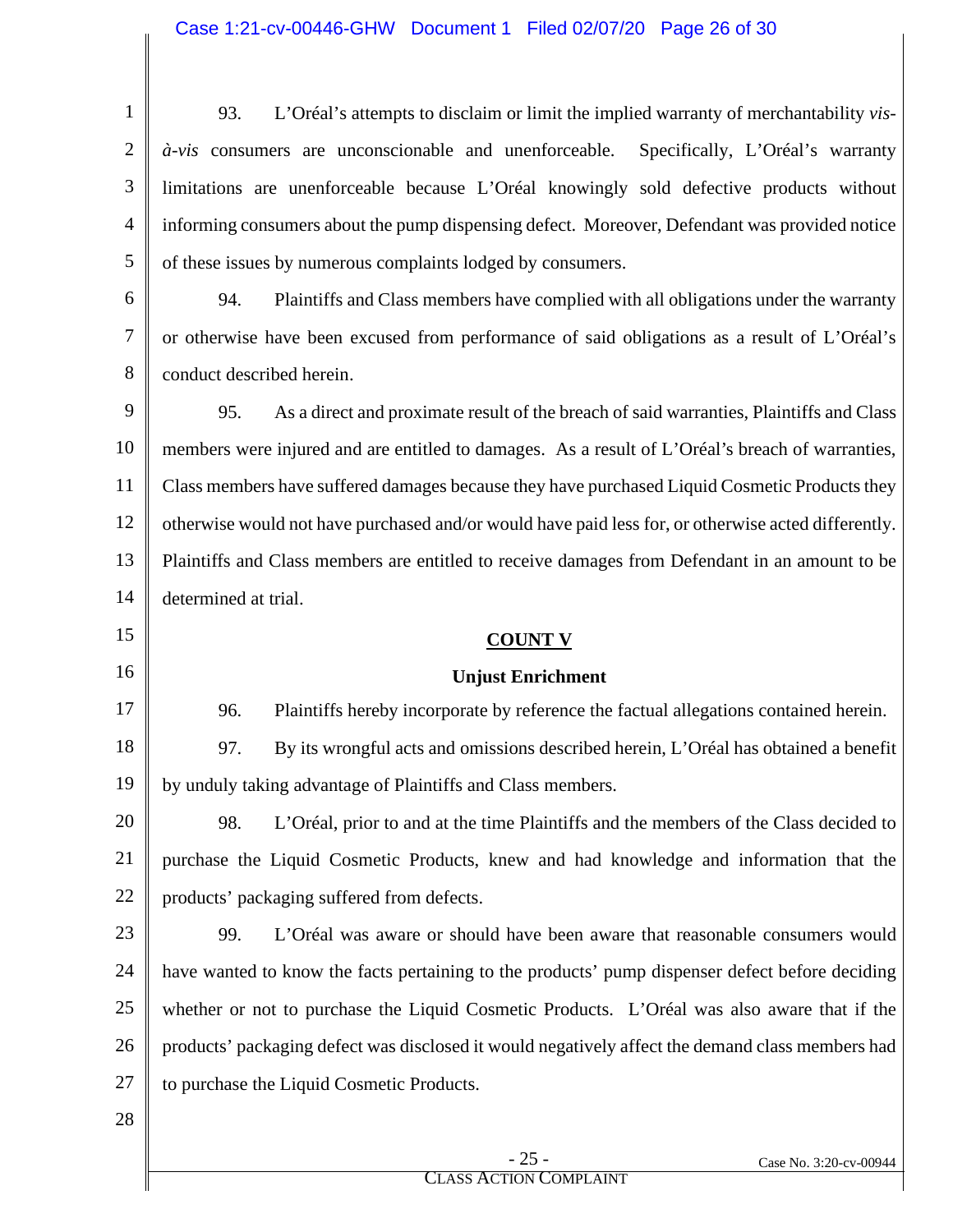## Case 1:21-cv-00446-GHW Document 1 Filed 02/07/20 Page 27 of 30

| $\mathbf{1}$   | L'Oréal failed to disclose facts pertaining to the products' packaging defect before<br>100.             |
|----------------|----------------------------------------------------------------------------------------------------------|
| $\overline{2}$ | Plaintiffs and Class members made their decisions to purchase the Liquid Cosmetic Products.              |
| 3              | Instead, Defendant suppressed and concealed information related to the products' packaging defect.       |
| 4              | By concealing and suppressing that information, L'Oréal denied consumers in the Class the ability        |
| 5              | to make a rational and informed purchasing decision as to the purchase of the Liquid Cosmetic            |
| 6              | Products and took undue advantage of Plaintiffs and Class members.                                       |
| 7              | L'Oréal was unjustly enriched at the expense of Plaintiffs and Class members.<br>101.                    |
| 8              | L'Oréal received profits, benefits, and compensation, in part, at the expense of Plaintiffs and Class    |
| 9              | members who purchased the Liquid Cosmetic Products. By contrast, Plaintiffs and Class members            |
| 10             | did not receive the benefit of their bargain because they paid for products they could not reasonably    |
| 11             | consume due to L'Oréal's defective pumps.                                                                |
| 12             | Since L'Oréal's profits, benefits, and other compensation were obtained by<br>102.                       |
| 13             | improper means, L'Oréal is not legally or equitably entitled to retain any of the benefits,              |
| 14             | compensation or profits it realized from the Liquid Cosmetic Products.                                   |
| 15             | Plaintiffs and Class members seek an order of this Court requiring Defendant to<br>103.                  |
| 16             | refund, disgorge, and pay as restitution any profits, benefits, and other compensation obtained by       |
| 17             | L'Oréal from its wrongful conduct and/or the establishment of a constructive trust from which            |
| 18             | Plaintiff and Class members may seek restitution.                                                        |
| 19             | <b>COUNT VI</b>                                                                                          |
| 20             | <b>Declaratory and Injunctive Relief</b>                                                                 |
| 21             | Plaintiffs hereby incorporate by reference the factual allegations contained herein.<br>104.             |
| 22             | Under the Declaratory Judgment Act, 28 U.S.C. §§ 2201 et seq., this Court is<br>105.                     |
| 23             | authorized to enter a judgment declaring the rights and legal relations of the parties and grant further |
| 24             | necessary relief. Furthermore, the Court has broad authority to restrain acts, such as here, which       |
| 25             | are tortious and which violate the terms of the federal and state statutes described in this Complaint.  |
| 26             | 106.<br>An actual controversy has arisen. Plaintiffs allege that Defendant's Liquid Cosmetic             |
| 27             | Products were and remain defective. Plaintiffs continue to suffer injury as a result of the defect.      |
| 28             |                                                                                                          |
|                | $-26-$<br>Case No. 3:20-cv-00944                                                                         |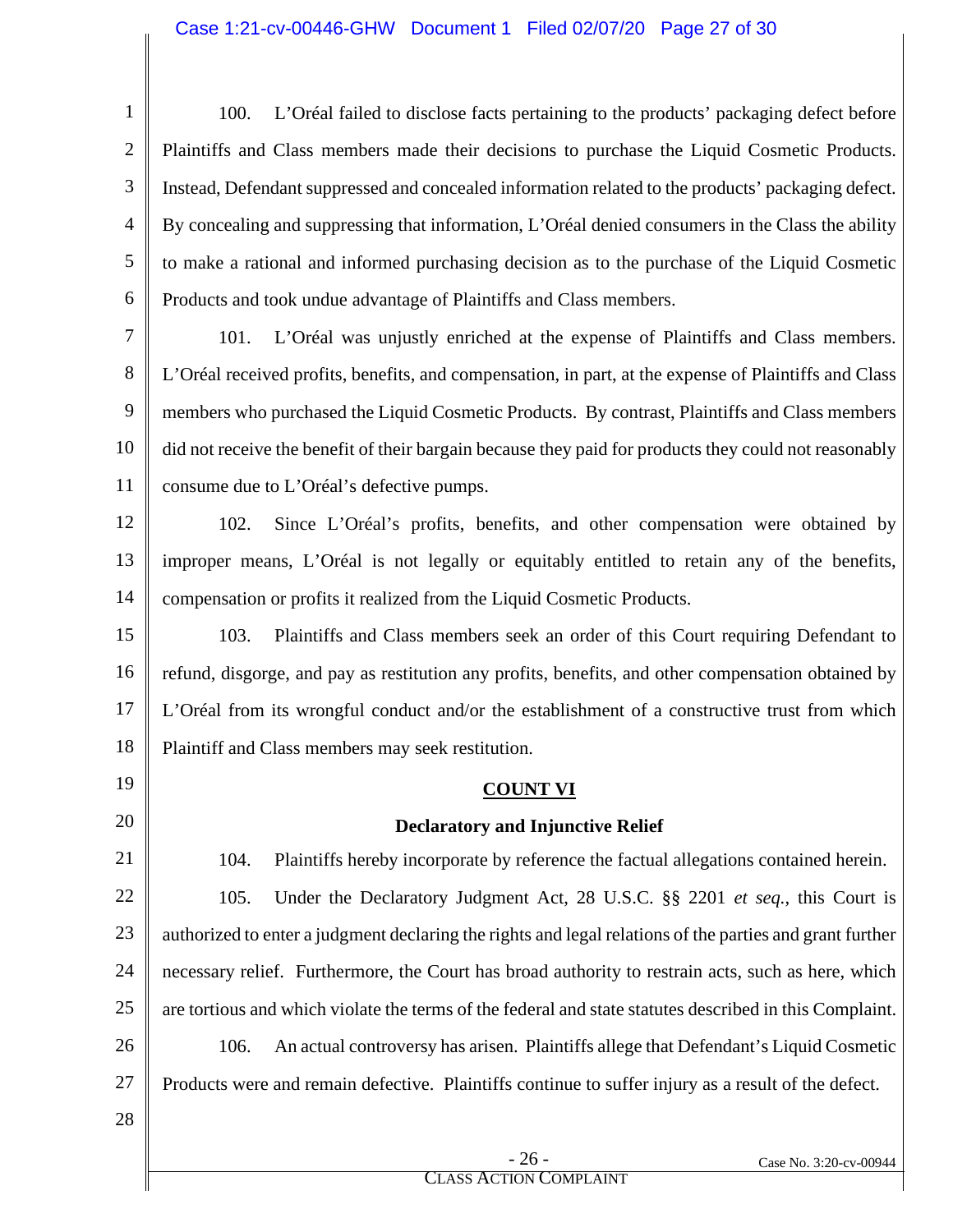| 1              | 107.                                                                                                  | Pursuant to its authority under the Declaratory Judgment Act, this Court should enter |  |  |  |  |
|----------------|-------------------------------------------------------------------------------------------------------|---------------------------------------------------------------------------------------|--|--|--|--|
| $\overline{2}$ | a judgment declaring, among other things, the following:                                              |                                                                                       |  |  |  |  |
| 3              |                                                                                                       | L'Oréal owed and continues to owe a legal duty to market and sell its Liquid<br>a.    |  |  |  |  |
| $\overline{4}$ |                                                                                                       | Cosmetic Products defect-free or, at the very least, to inform consumers of           |  |  |  |  |
| 5              |                                                                                                       | the defect;                                                                           |  |  |  |  |
| 6              |                                                                                                       | b.<br>L'Oréal continues to breach this legal duty by failing to employ reasonable     |  |  |  |  |
| 7              |                                                                                                       | measures to prevent defects in its products or inform consumers of the                |  |  |  |  |
| 8              |                                                                                                       | defects.                                                                              |  |  |  |  |
| 9              | 108.                                                                                                  | The Court also should issue corresponding injunctive relief requiring L'Oréal to      |  |  |  |  |
| 10             | employ adequate quality control consistent with industry standards to eliminate the defect.           |                                                                                       |  |  |  |  |
| 11             | If an injunction is not issued, Plaintiffs and Class members will suffer continual<br>109.            |                                                                                       |  |  |  |  |
| 12             | injury, and lack an adequate legal remedy.                                                            |                                                                                       |  |  |  |  |
| 13             | 110.<br>The hardship to Plaintiffs and the Class members if an injunction does not issue              |                                                                                       |  |  |  |  |
| 14             | exceeds the hardship to L'Oréal if an injunction is issued.                                           |                                                                                       |  |  |  |  |
| 15             | Issuance of the requested injunction will not disserve the public interest. To the<br>111.            |                                                                                       |  |  |  |  |
| 16             | contrary, such an injunction would benefit the public by preventing deceptive acts and practices in   |                                                                                       |  |  |  |  |
| 17             | the market, thus eliminating the additional injuries that would result to Plaintiffs and the millions |                                                                                       |  |  |  |  |
| 18             | of consumers who use these products.                                                                  |                                                                                       |  |  |  |  |
| 19             | <b>PRAYER FOR RELIEF</b>                                                                              |                                                                                       |  |  |  |  |
| 20             |                                                                                                       | <b>THEREFORE, Plaintiffs seeks judgment against L'Oréal, as follows:</b>              |  |  |  |  |
| 21             | A.                                                                                                    | Certifying the Class and naming Plaintiffs as representatives of the Class and        |  |  |  |  |
| 22             | Plaintiffs' attorneys as Class Counsel to represent the Class members;                                |                                                                                       |  |  |  |  |
| 23             | <b>B.</b>                                                                                             | Declaring the Defendant's conduct violates the statutes referenced herein;            |  |  |  |  |
| 24             | Finding in favor of Plaintiffs and the Class on all counts asserted herein;<br>$\mathcal{C}$ .        |                                                                                       |  |  |  |  |
| 25             | Granting damages, restitution, or disgorgement to Plaintiffs and the Class;<br>D.                     |                                                                                       |  |  |  |  |
| 26             | E.                                                                                                    | Granting declaratory and injunctive relief to enjoin L'Oréal from engaging in the     |  |  |  |  |
| 27             |                                                                                                       | unlawful practices described in this Complaint;                                       |  |  |  |  |
| 28             | F.                                                                                                    | Granting compensatory damages, the amount of which is to be determined at trial;      |  |  |  |  |
|                |                                                                                                       | $-27-$<br>Case No. 3:20-cv-00944<br><b>CLASS ACTION COMPLAINT</b>                     |  |  |  |  |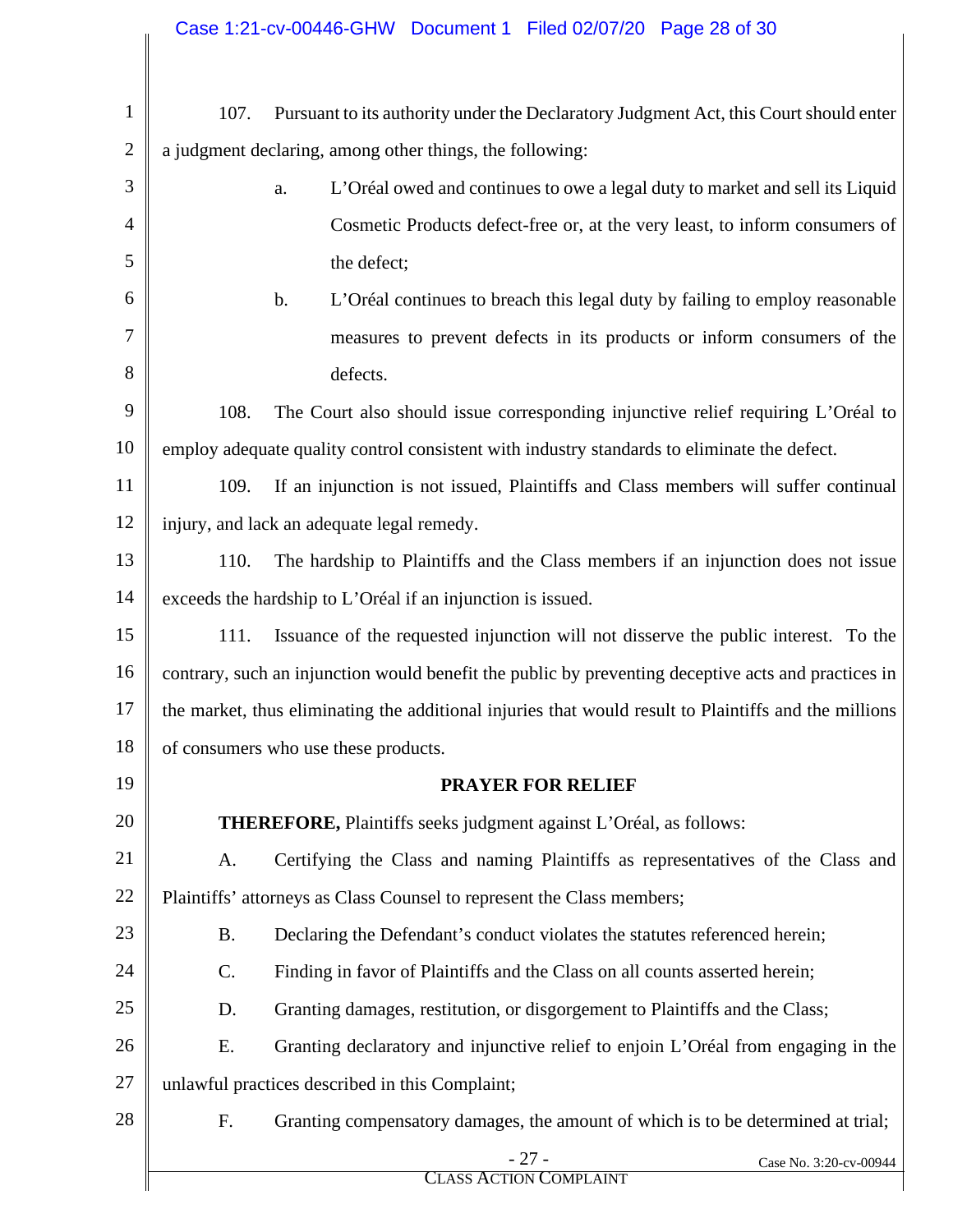|    |                                                                                           |                         | Case 1:21-cv-00446-GHW Document 1 Filed 02/07/20 Page 29 of 30                      |                        |  |  |
|----|-------------------------------------------------------------------------------------------|-------------------------|-------------------------------------------------------------------------------------|------------------------|--|--|
|    |                                                                                           |                         |                                                                                     |                        |  |  |
| 1  | G.<br>Granting punitive damages;                                                          |                         |                                                                                     |                        |  |  |
| 2  | H.<br>Granting pre- and post-judgment interest on all amounts awarded;                    |                         |                                                                                     |                        |  |  |
| 3  | I.<br>Granting restitution and all other forms of equitable monetary relief;              |                         |                                                                                     |                        |  |  |
| 4  | J.<br>Granting injunctive relief as pleaded or as the Court may deem proper;              |                         |                                                                                     |                        |  |  |
| 5  | K.<br>Awarding Plaintiffs and the Class reasonable attorneys' fees and expenses and costs |                         |                                                                                     |                        |  |  |
| 6  | of suit; and                                                                              |                         |                                                                                     |                        |  |  |
| 7  | L.                                                                                        |                         | Granting further relief as this Court may deem proper.                              |                        |  |  |
| 8  |                                                                                           |                         | <b>JURY TRIAL DEMAND</b>                                                            |                        |  |  |
| 9  |                                                                                           |                         | Plaintiffs demand a trial by jury on all issues so triable.                         |                        |  |  |
| 10 |                                                                                           |                         | Respectfully submitted,                                                             |                        |  |  |
| 11 |                                                                                           | DATED: February 7, 2020 | <b>KAPLAN FOX &amp; KILSHEIMER LLP</b>                                              |                        |  |  |
| 12 |                                                                                           |                         |                                                                                     |                        |  |  |
| 13 |                                                                                           |                         | By: <u>/s/ <i>Laurence D. King</i></u><br>Laurence D. King                          |                        |  |  |
| 14 |                                                                                           |                         | Laurence D. King (SBN 206423)                                                       |                        |  |  |
| 15 |                                                                                           |                         | Matthew B. George (SBN 239322)<br>Mario M. Choi (SBN 243409)                        |                        |  |  |
| 16 |                                                                                           |                         | 1999 Harrison Street, Suite 1560<br>Oakland, CA 94612                               |                        |  |  |
| 17 |                                                                                           |                         | Telephone: 415-772-4700<br>Facsimile: 415-772-4707                                  |                        |  |  |
| 18 |                                                                                           |                         | lking@kaplanfox.com<br>mgeorge@kaplanfox.com                                        |                        |  |  |
| 19 |                                                                                           |                         | mchoi@kaplanfox.com                                                                 |                        |  |  |
| 20 |                                                                                           |                         | <b>SNYDER LAW FIRM LLC</b><br>Karen E. Snyder (to be admitted <i>pro hac vice</i> ) |                        |  |  |
| 21 |                                                                                           |                         | Paul D. Snyder (to be admitted pro hac vice)<br>10955 Lowell Ave., Suite 710        |                        |  |  |
| 22 |                                                                                           |                         | Overland Park, KS 66210                                                             |                        |  |  |
| 23 |                                                                                           |                         | Telephone: (913) 685-3900<br>Facsimile: (913) 440-0724                              |                        |  |  |
| 24 |                                                                                           |                         | ksnyder@snyderlawfirmllc.com<br>psnyder@snyderlawfirmllc.com                        |                        |  |  |
| 25 |                                                                                           |                         |                                                                                     |                        |  |  |
| 26 |                                                                                           |                         |                                                                                     |                        |  |  |
| 27 |                                                                                           |                         |                                                                                     |                        |  |  |
| 28 |                                                                                           |                         |                                                                                     |                        |  |  |
|    |                                                                                           |                         | $-28-$                                                                              | Case No. 3:20-cv-00944 |  |  |
|    |                                                                                           |                         | <b>CLASS ACTION COMPLAINT</b>                                                       |                        |  |  |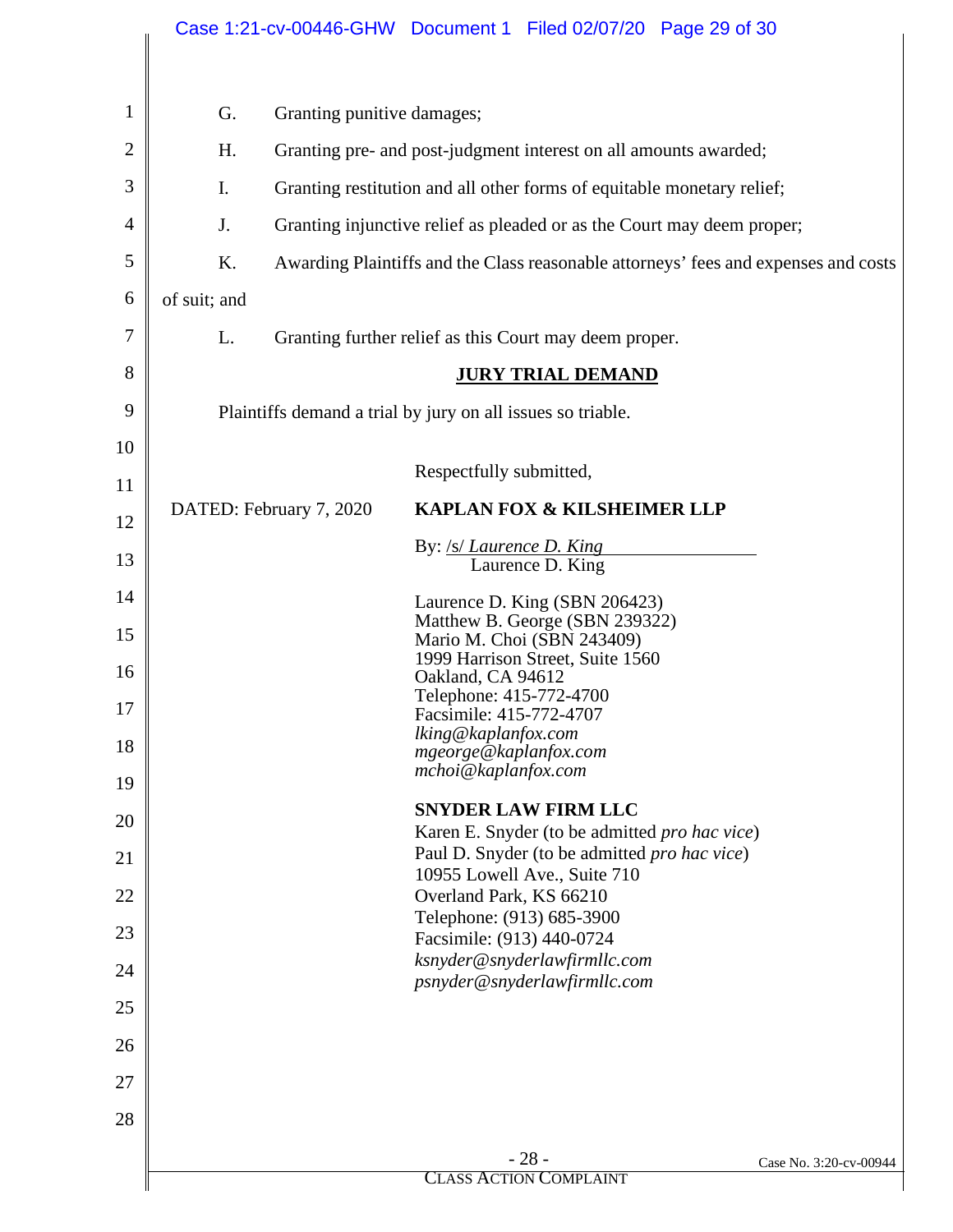